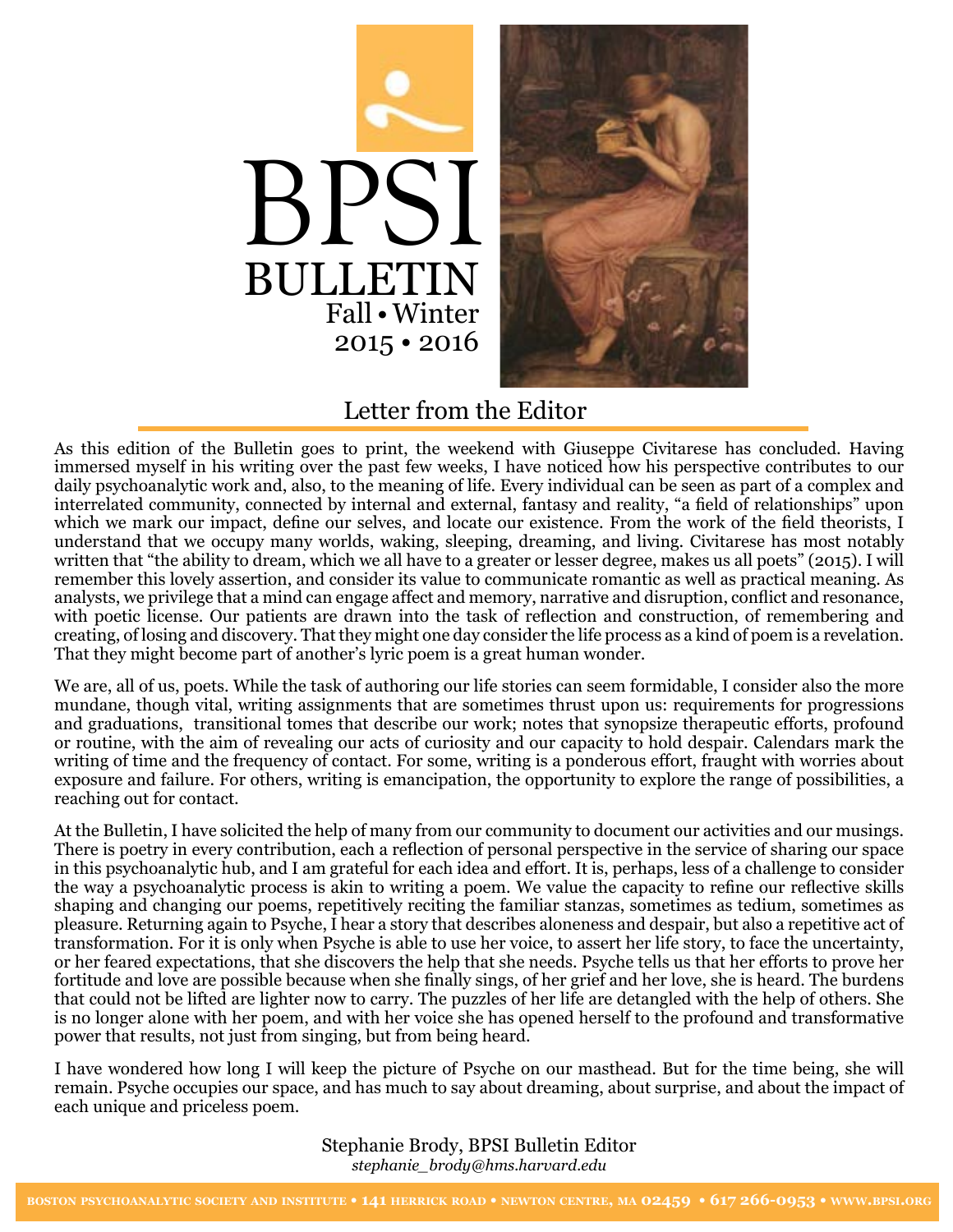# In this Issue:

| <b>BPSI Works: Dreams and Objectives</b> |  |
|------------------------------------------|--|
|                                          |  |
|                                          |  |
|                                          |  |
|                                          |  |
|                                          |  |

### **BPSI Reveals: Reception and Response**

### **BPSI Explores: Dialogue and Discovery**

Front cover painting: *Psyche Opening the Golden Box* by John William Waterhouse (1903) Page 4 photo credit: Allen Palmer



**Stephanie Brody, PsyD** *Editor*

**Lauren Lukason** *Editorial Assistant*

**James D. Walton, MD** *President*

**Stephen E. Sternbach, MD** *Chair, Board of Trustees*

**Catherine R. Kimble, MD** *Executive Director*

**Carole A. Nathan, MBA** *Managing Director*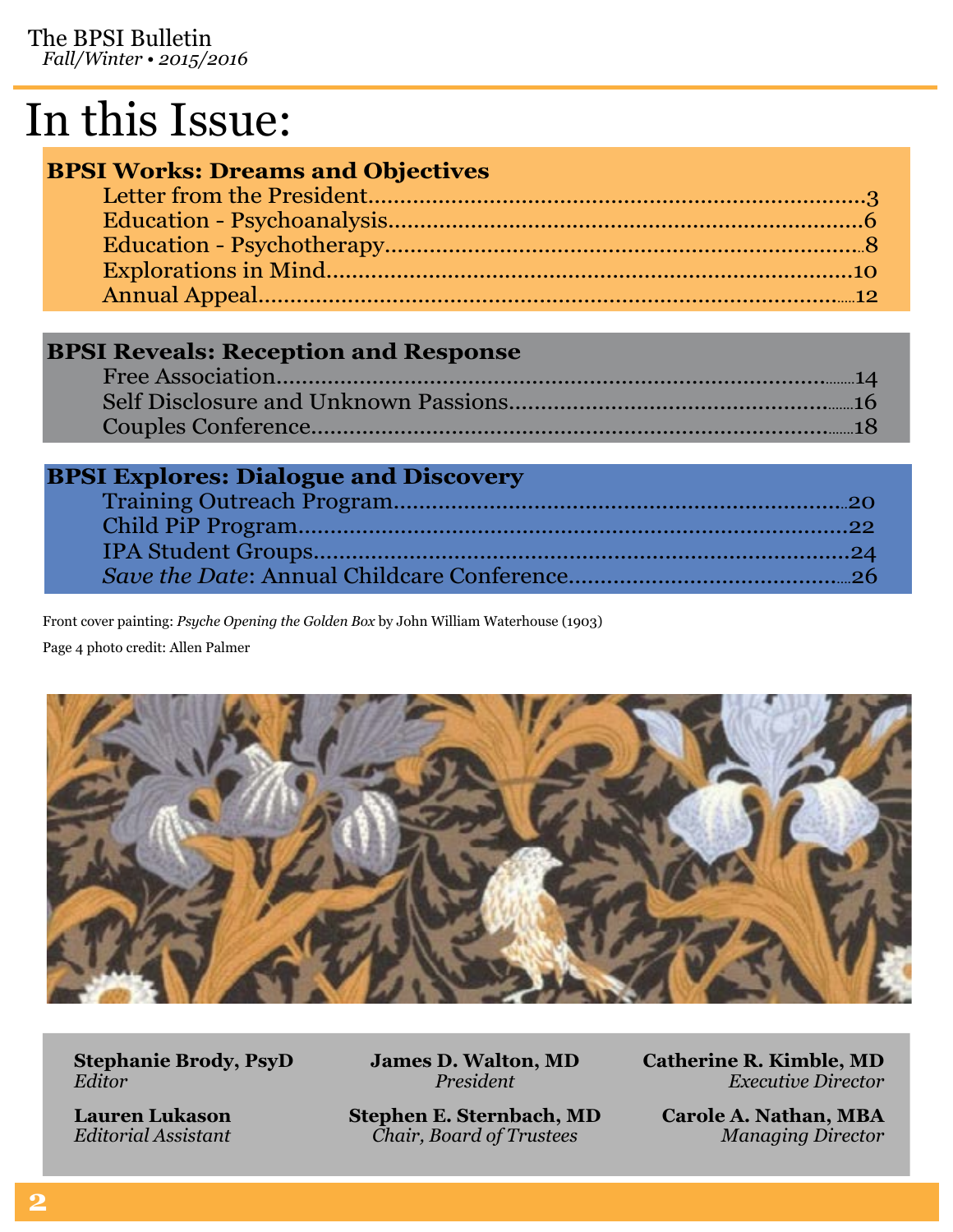### *BPSI Works: Dreams and Objectives*



### *Letter from the President*

As I noted at our annual Members Meeting, we have been through a remarkable period of change at BPSI. We are a more open, welcoming, and inclusive organization, and our Members' creative involvement has fostered a new spirit. This fall, 156 Members met in 19 small groups in Members' homes to take stock of our progress at BPSI and consider what we want for our future. The groups considered a number of questions. How do we feel about our organization and the BPSI community, given the changes that have occurred? What should our priorities be at BPSI and in the greater community? What will foster and sustain our engagement in BPSI? The fact that so many volunteered to be hosts and cohosts and took the time to attend these gatherings is a testament to the value our Members place on our organization and to their concern for its well-being. Then, with another terrific showing of attendance, 125 Members gathered for the Members Meeting to learn about our initiatives and funding for our mission and to discuss many of the themes and topics that emerged from our small-group meetings.

At the Members Meeting, I spoke about preparing for a recent discussion on ethics by rereading an article by Jonathan Lear titled "Confidentiality as a Virtue." Lear proposes that rather than just viewing ethics from a Judeo-Christian point of view of "thou shalt and thou shalt not," psychoanalysts and psychodynamic therapists could consider the rich ethical tradition of Socrates, Plato, and Aristotle, who were all concerned with virtues. Lear asks what kind of training will produce analytic phronimos, or "good judgment," but he concentrates on what it would be like to instill confidentiality as a virtue. Reading this alongside the thoughtful comments of our Members from our small groups, I thought of how often our trainees and younger graduates have spoken of their desire to develop an analytic identity and practice, something that is an ongoing concern for all of us. We do need to consider how we nurture the development and the analytic virtues and ideals of all our trainees and Members at each stage of their career.

Reading Lear, I also began thinking that in our small groups and in our Members Meeting we are considering what kind of culture we want at BPSI. We are asking, what are the virtues or values that we want to foster as an organization? And when we are confronted with questions of conflicting values, how do we address and resolve the dilemmas? We have changed and thrived as an organization over the last eight years because we have embraced a welcoming, open,

**continued on page 5**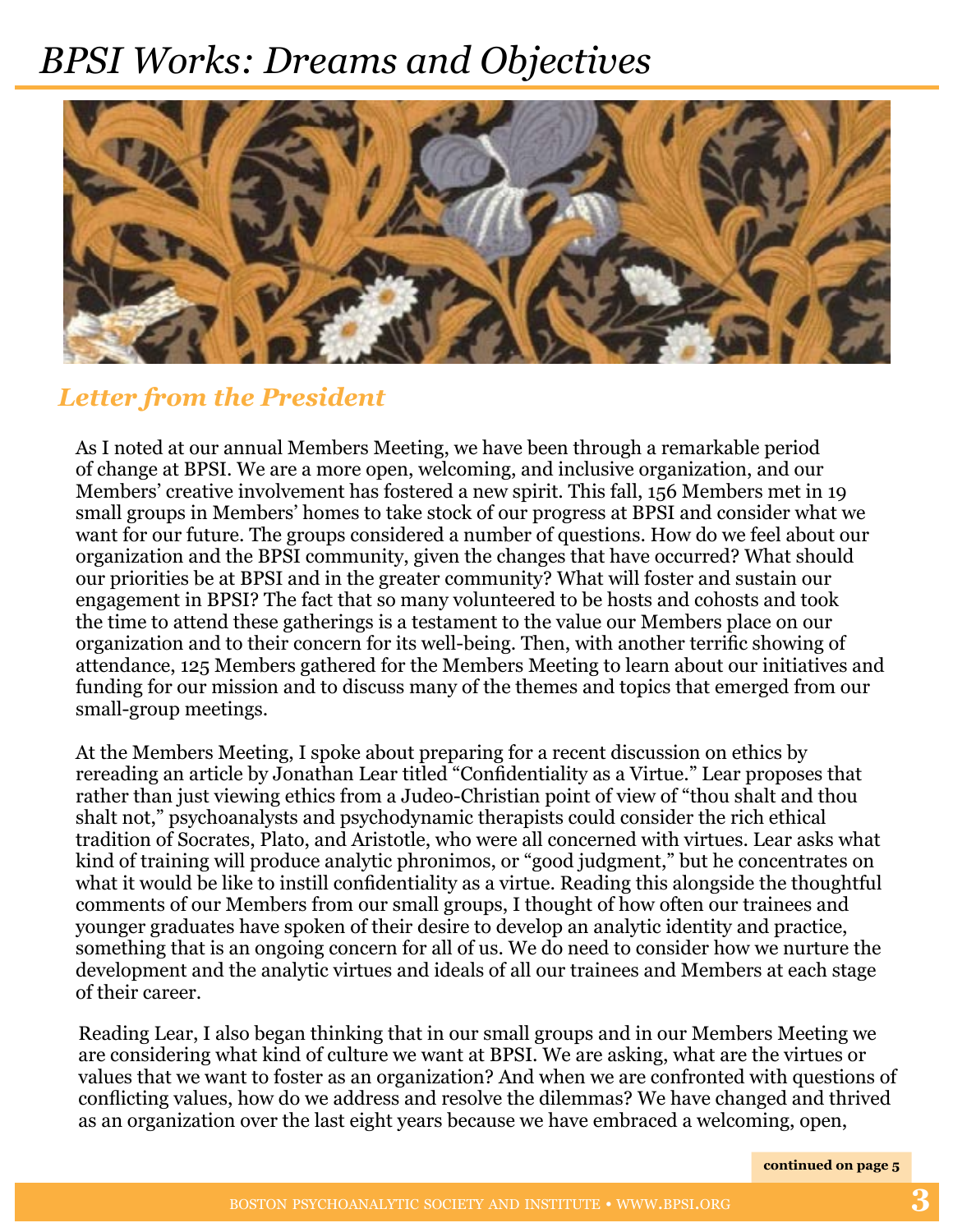# *BPSI Works: Dreams and Objectives*

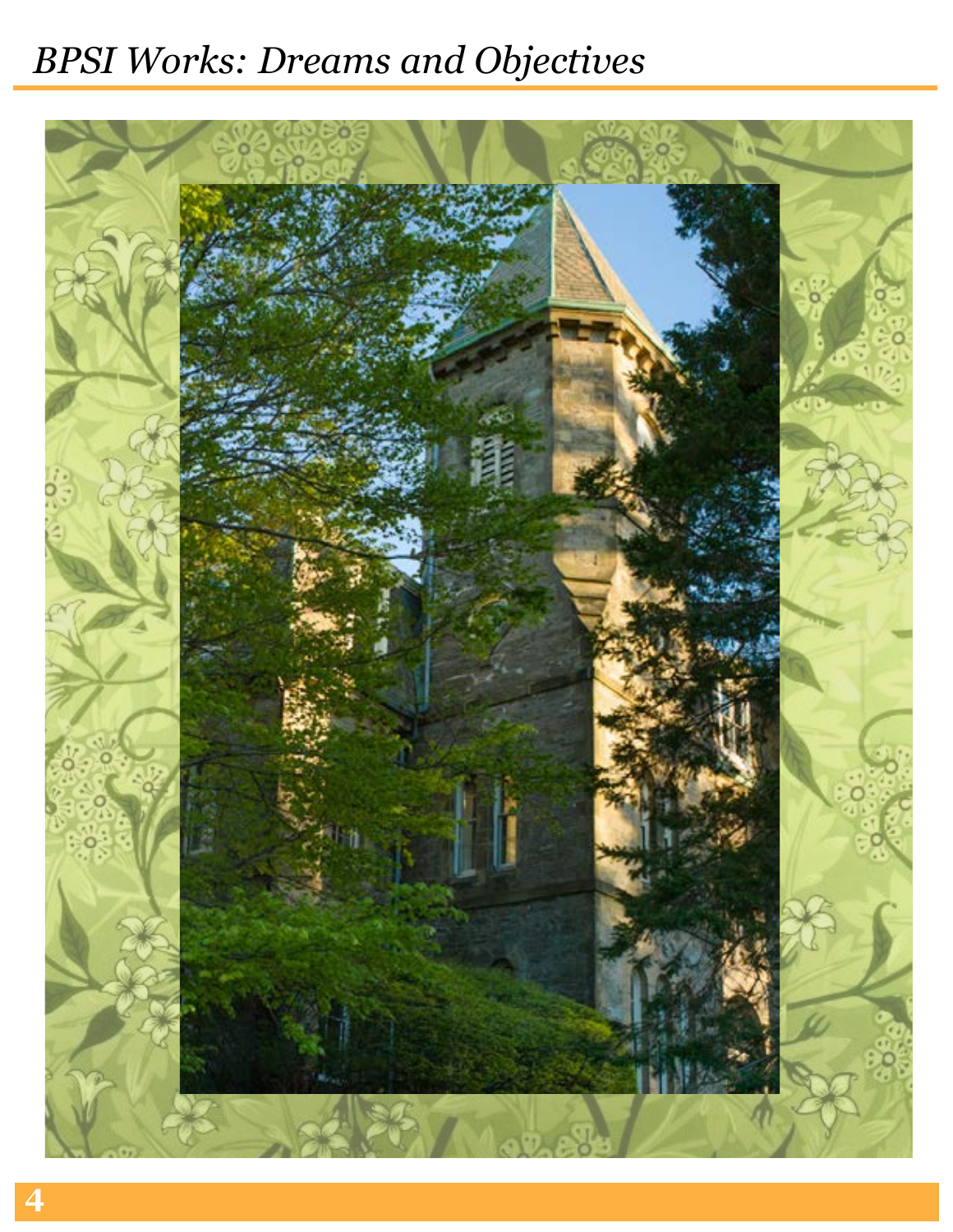inclusive attitude. We have been enriched by the presence of more than 30 new Members from PINE. We have developed creative outreach programs, an innovative Program in Psychodynamics, our adult and child PiP programs, a new program in Psychoanalysis and Social Awareness, and outstanding adult and child training programs and trainees, including 46 Fellows in this year's Fellowship Program. We have created a vibrant analytic community. But the increasing size and diversity of our membership and the complexity of our organization pose new challenges and questions for us about change and our ideals. How do we develop a culture at BPSI that encourages a lively interchange of ideas and thinking marked by a willingness to disagree; that respects individual differences; that supports a feeling of connection and appreciation of one another; and that fosters generosity toward one another and our organization? With our size and complexity, how do we address the needs of all Members in a way that feels inclusive and personal and allows Members to feel that they are valued and have a place at BPSI, a professional home?

Lear suggests that "we develop good judgment about confidentiality both as individuals and as a profession by having continual discussion about how to resolve difficult cases. Not that there is necessarily one right answer about each case but that we cultivate a sensitivity and sensibility by trying out our judgments, by giving reasons to ourselves and our colleagues, and by listening to how others go through the process." Likewise in our small groups in Members' homes and in our breakout groups at the Members Meeting, we considered important questions and dilemmas in our organization together, and in speaking and genuinely listening to one another, I believe, we are cultivating something valuable. In fact, many felt that the Member small groups were a model of the kind of conversations and meetings that foster the involvement and connection that Members seek in our large organization.

As an outgrowth of our discussions, we are considering our priorities and several important questions. How do we continue to foster excellence in training and lively intellectual dialogues? How do we expand BPSI's outreach in the larger community? How do we balance the value of new initiatives and spontaneity with the limitations of our program schedule, staff time, and our own time? How do we continue to strengthen our sound financial position; support ongoing, creative programs and initiatives; and increase scholarship funding? One major challenge and priority for all of us is meeting the goal of our capital campaign, Building BPSI's Future (BBF). As we begin the public phase of BBF this year, I ask you to consider that we will be raising funds so that BPSI can continue its excellence in psychoanalytic education, its innovative programs for Members and the community, and its scholarships to assist trainees with the high cost of training. In considering our values and what kind of culture we want at BPSI, I believe we do want to invest in our organization, because it is one of the few places in town that offers outstanding education in psychoanalysis and psychotherapy for us and for the next generation of clinicians. In thinking of what virtues we should nurture at BPSI, I believe it is essential that we value one another and the work we do and act generously toward one another and our organization, now and for future generations.

#### **-James D. Walton, BPSI President**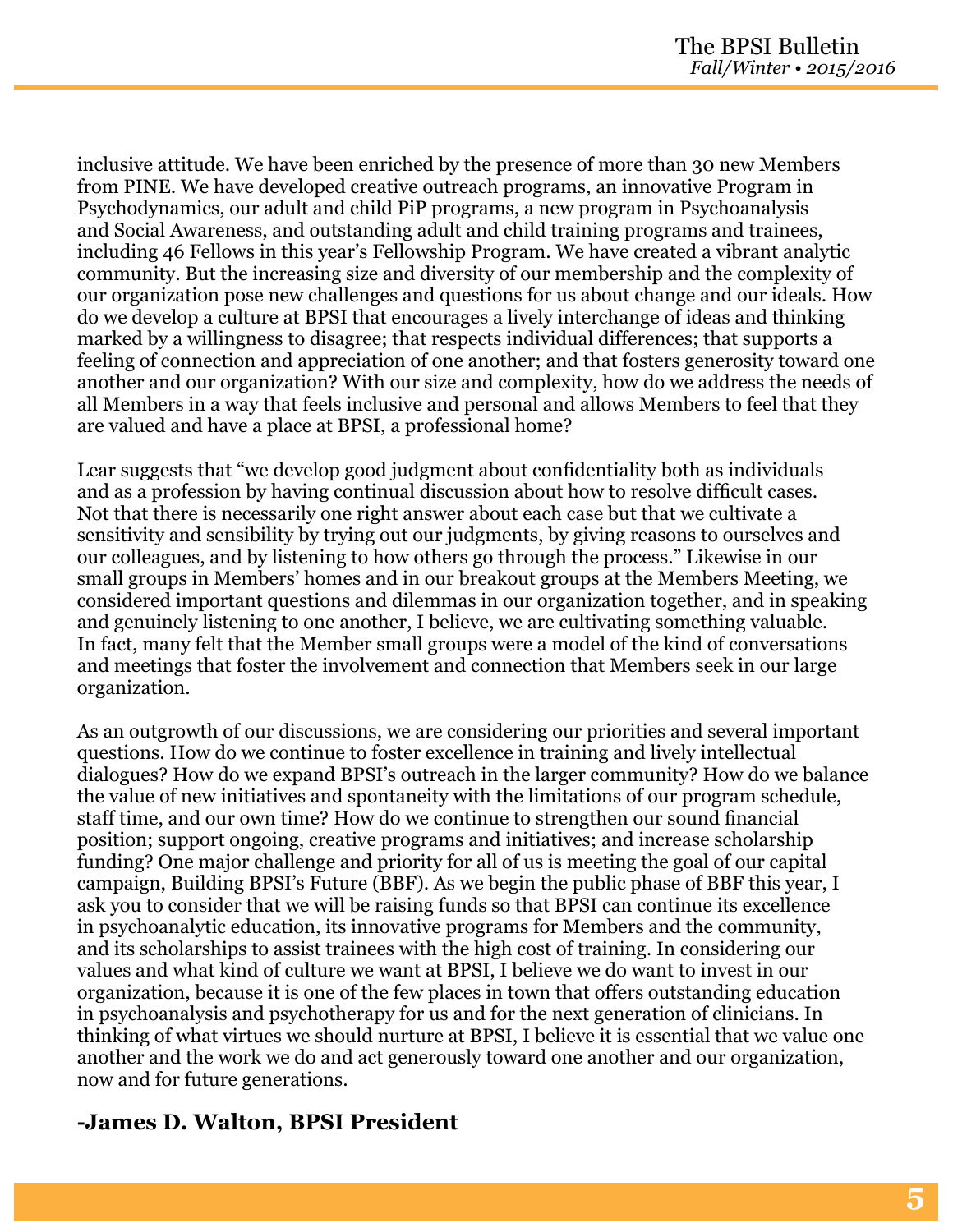### *Psychoanalytic Education at BPSI Introduction and Status Report*

Some of you may not yet know me, as I came over from PINE last year. It might be helpful to share a bit about myself, my new role as the Chair of the Education Committee, and some new developments in psychoanalytic education at BPSI. I trained in adult psychoanalysis at PINE, where I taught for 20 years and became a training and supervising analyst. In the spring of 2014, I joined BPSI as a full Member. Although somewhat familiar with BPSI, having graduated from the combined BPSI-PINE Child Analytic Program, I left PINE with mixed feelings and anticipated an uncertain transition. I was heartened by the warm welcome that many of you extended to me personally and to my PINE colleagues who joined BPSI along with me. In my first year, I served on the Coordinating Committee and on two subcommittees of the Education Committee: the Students Committee and the Ethics Education Committee. Through my participation in those committees, I witnessed firsthand the talent and dedication of our Faculty and also gained an appreciation for the intelligence and passion of our Candidates.

When I was nominated for the position of Chair of the Education Committee last spring, I questioned how I could possibly lead this committee without the history and perspective of having "grown up" at BPSI. It was pointed out by a number of BPSI leaders that if I took the job, I would have lots of help. They also suggested that I could bring a fresh viewpoint to psychoanalytic education at BPSI, assuring me that my perspective would be welcome, and that my chairing the EC might further the integration of former PINE members into our community.

Over the past few months, I have worked closely with many BPSI Faculty and staff to revise the Candidates Manual. We sought to clarify the Faculty guidelines for constructive evaluation of our Candidates. We emphasized an approach that balances the need for praise and encouragement with the need for constructive criticism that avoids shaming. We have tried to meet the challenge that Tony Kris put forward last spring in a meeting to discuss our training program. He asked, "How do we offer rigor without rigidity?"

The revised Candidates Manual is more than a policy handbook for Candidates and Faculty. It strives to balance academic rigor with openness and flexibility. We provide a rationale for our policies and guidelines as well as educational resources for Candidates that may also be of interest to all our Members. I strongly encourage you to read the manual.

The 2015–2016 academic year is off to a great start. This fall, the Adult Psychoanalytic Training Program welcomed three new Candidates, and their teachers report that they are highly motivated learners. BPSI is fortunate to have a creative and committed group of Candidates and recent graduates who enrich our community. An increasing number of our Candidates are developing analytic cases and making progress toward the completion of training and the beginning of an analytic career. Last spring, we celebrated the graduation of four adult analytic Candidates and three child analytic Candidates. We continue to offer a full range of resources and support for all Advanced Candidates and Academic Graduates (see page 7) who wish to complete clinical training.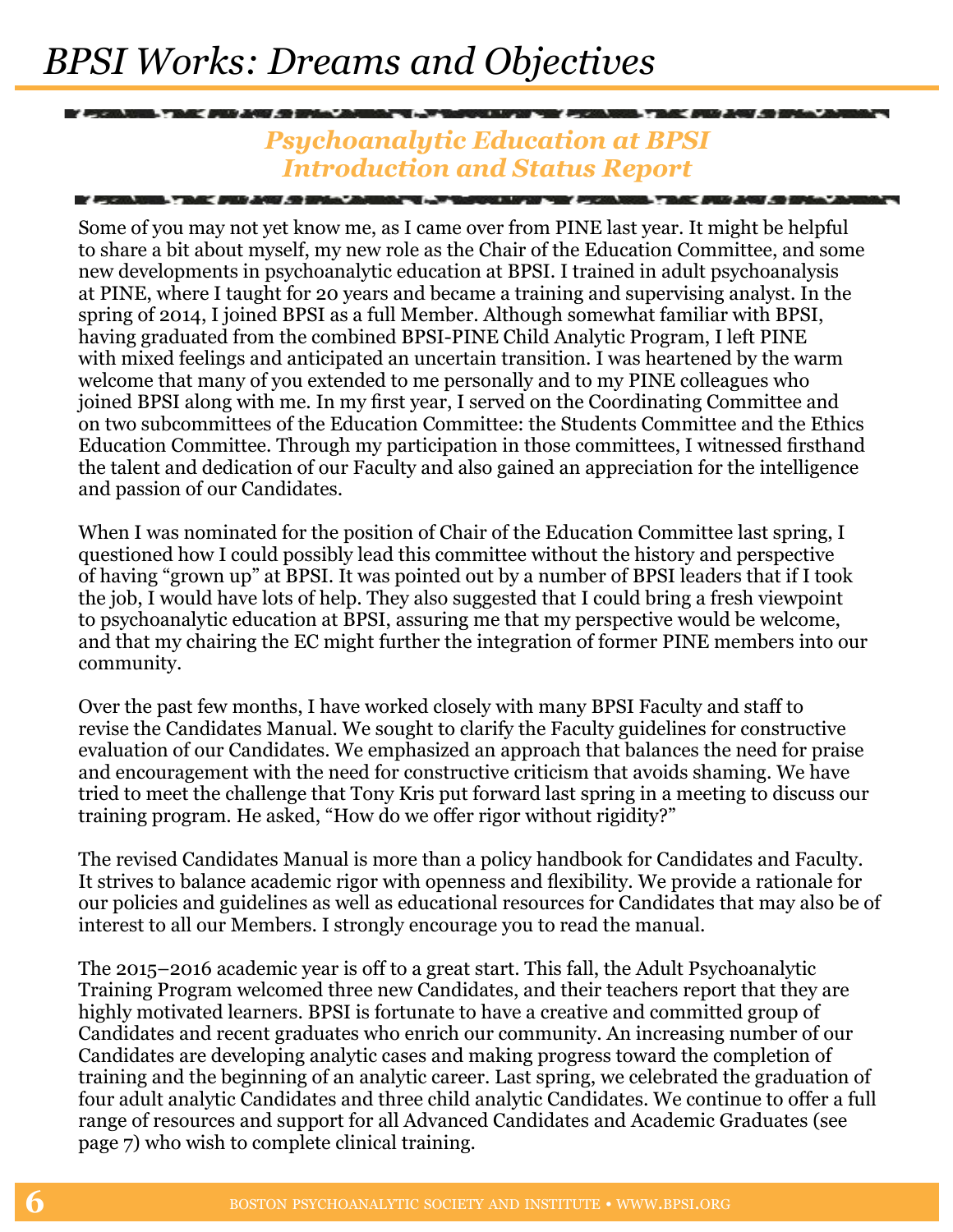

Candidates who have chosen a non-clinical career track but have completed all academic requirements within the training program may now receive a certificate as an Academic Graduate in Psychoanalysis. We will be pleased to announce our first Academic Graduate in Psychoanalysis this spring, and we hope that this new category will provide justified recognition for those who choose this path.

Our Training Outreach Committee, led by Janet Noonan, continues to offer creative activities to engage mental health trainees from within and outside of our community, welcoming local trainees and individuals from other fields of study. Our Adult and Child Program in Psychodynamics (PiP) programs have been enthusiastically attended, and our travel grant initiatives, sponsored by the Academic Affiliation and Research Division, have generated considerable interest. All six APsaA Fellows have elected to join BPSI this year as Guest Associate Members. In addition, the psychotherapy training programs, including the one-year Fellowship and the ATP, under the leadership of Richard Gomberg, are thriving. Forty-four Fellows have enrolled this year.

The Child and Adolescent Psychoanalysis Training Program has also been innovating. In coordination with the Adult Psychoanalysis Training Program, it has begun to review curriculum and has created an integrated adult-and-child analytic sequence. An integrated curriculum allows Candidates to train simultaneously in both modalities. It also promotes the practice and relevance of child and adolescent psychoanalysis by exposing adult Candidates to child work. Our first Candidate in the joint Adult and Child Analytic Program was admitted this year.

Another change being considered is the proposed introduction of an alternative pathway for Candidates working to complete their child analytic training. It would entail having one case at four to five times per week and two cases at three or more times per week, with a clear demonstration of analytic process. Finally, the new Child Clinical Track in the Fellowship program is off to a robust start with eight Fellows.

To maintain the high educational standards for which BPSI has become known takes dedication. Our Faculty work hard, volunteering long hours to educate our Candidates and to promulgate the powerful, life-altering insights of psychoanalytic theory and practice. Both Faculty and Candidates must constantly reevaluate what we teach, how we teach it, and what we can do better. I welcome feedback from all our Members about our psychoanalytic training programs and look forward to getting to know those of you whom I do not already know.

### **-Stephen Kerzner**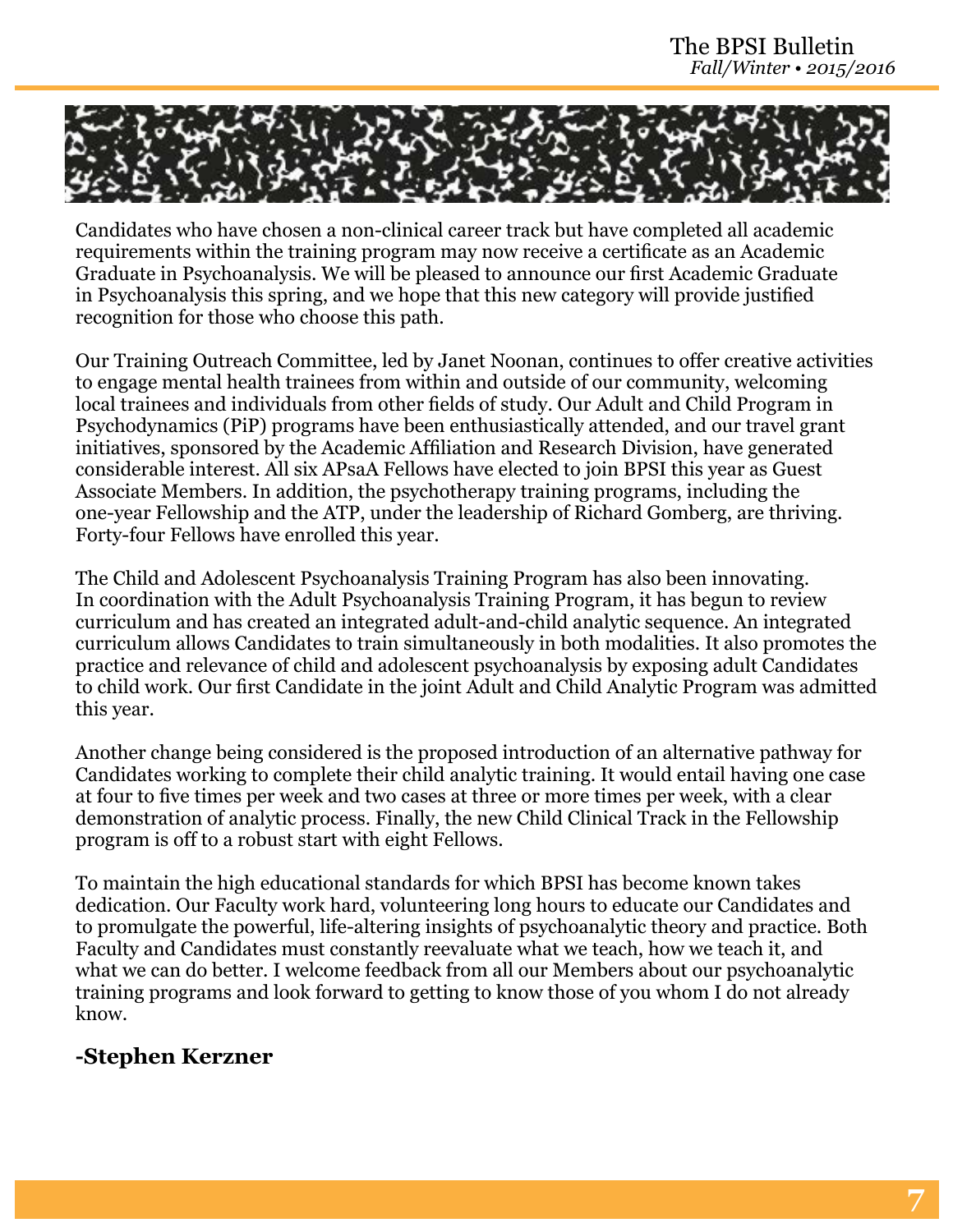# *BPSI Works: Dreams and Objectives*

# *Vibrant Numbers: Psychotherapy Division*

This has been an exciting year of growth in the Psychotherapy Division. Most striking is our class of 44 Fellows. They are an unusually diverse group. We have consistently drawn large numbers of Fellows from all the psychiatry residency programs in the area, but this year we also have a large number of psychologists, social workers, nurses, and licensed mental health workers. Some of our Fellows are just finishing their training in their core profession, but others are well-established therapists in the community. As usual, we have Fellows from around the globe.

Before accepting the students, we wanted to make sure we could give them the highestquality experience. We felt that teaching most of our classes in small groups of 7 to 12 students was ideal. In order to accommodate the large group, we needed to double the size of our program, creating four theory sections for two of the trimesters, and six clinical sections each trimester. That meant recruiting a large number of new Faculty: We now have 55 BPSI Members teaching in the psychotherapy programs! Faculty at all levels, from recent graduates to Senior Training Analysts, stepped up to teach our Fellows this year. We were also thrilled to welcome into the psychotherapy teaching faculty 10 new Members of BPSI who had been Members of PINE.

Besides the large number of Fellows and new Faculty, we have two new initiatives in the Fellowship. The first is the creation of a Child Clinical Track . The Child Analytic Division was eager to share the richness of analytic thinking and of BPSI's child analytic community with child therapists who may not be ready to commit to child analytic training. The Child Clinical Track serves this goal by combining an introduction to basic psychoanalytic theory with a yearlong clinical seminar focused on child therapy. Students in this track take the same psychoanalytic theory/technique courses as the adult Fellows from 5:30 to 7 p.m. on Thursday nights, but from 8 to 9:30 p.m. they have separate clinical seminars taught by child Analysts. We have nine wonderful Child Clinical Track Fellows this year.

Our second initiative came about when a non-clinician scholar asked to be admitted to the Fellowship this year. After consultation with the Affiliates Scholar Program, we decided to introduce a pilot program of including a non-clinician in our theory/technique courses.

Along with these new initiatives and our large Fellowship class, we also have a robust group of eight students who decided to continue from the Fellowship to the ATP2 year. These students (and our four ATP3 students) are a lively, engaged, thoughtful group, and we are excited to have them deepen their involvement in the BPSI community. This year the ATP2 and ATP3 students are joining together for combined ATP theory courses.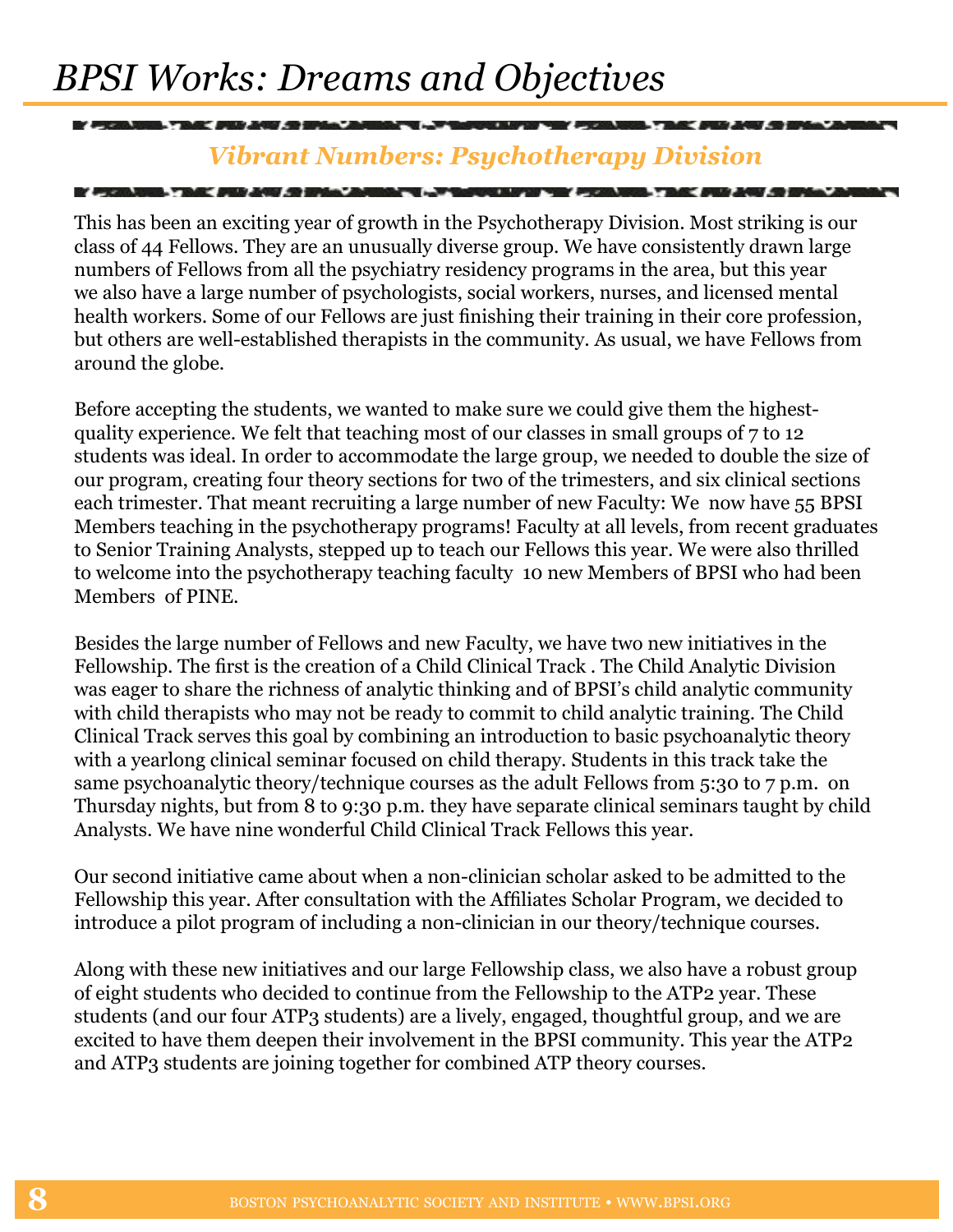It is an exciting time in the Psychotherapy Division. Our students bring an enthusiasm and energy to BPSI that enlivens the mood and enriches the experience for everyone who is lucky enough to be at our new home on Thursday nights.

### **-Richard Gomberg**

### Please welcome our new students!

Rania Mohammed Albesher, MD Indrany Datta-Barua, MD Osarumen Nicole Doghor, MD Kevin Matthew Donnelly-Boylen, MD Lana Ghandi Elhalabi, MD Emily Efron Flier, MD John Loren Grillo, LICSW Erin Elizabeth Barber Hayes, LICSW Christine Hoepfner, MA Tracey Levin Hurd, PhD Philip Morgan Jackson, LICSW Natalie Louise Jacobowski, MD Erica Elaine Jensen, LICSW Natasha Johnson, LCSW Zlatina Kostova, PhD Matthew Peter Lahaie, MD, JD Anna Terajcwicz LaRose, MD Timothy Charles LaRose, MSW Julide Lauck, LMHC Sasikala M. Manavalan, MD Leah Kim Morey, MD Andrew Patrick Murray, DO Michael David Nevarez, MD Marina Peters, DO, PharmD Ryan Thomas Peterson, MD Jennifer M. Pugh, MSW Naema Qureshi, MD Katherine Molver Ray-Mendoza, LMHC Ann Blythe Rose, MD, MPH \* Parnika Prashasti Saxena, MD \* denotes ATP I student, currently in Fellowship Seminar

Timothy Michael Scarella, MD Einat Shoham-Grosglik, MA Simon Alexander Sidelnik, MD Shahrzad Annahita Sims, DO Ellen Jean Sophis, MSW Michael Carlton Soule, MD Danielle Rose Speakman, PhD Jenevieve Duron Treiser, MD Veronica Turner, LMHC David William van Norstrand, MD, PhD Geovanni Vazquez, LMHC Dana Wang, MD Elif Yilmaz, MD Brigitte Zakari, PsyD, LMHC \*

### **ATP 2 and 3**

Argo Caminis, MD Tanisha Choice, MD Kristina Gaud, MD Sarah Herold, MD Anthony Marfeo, MD Elizabeth Murphy, MD Saiya Remmler, MD Vithya Rodriguez, MD Herbert Rothfarb, PhD Brad Shattuck, DO Sirel Tanner-Caballero, LMHC John Teal Jr., MD

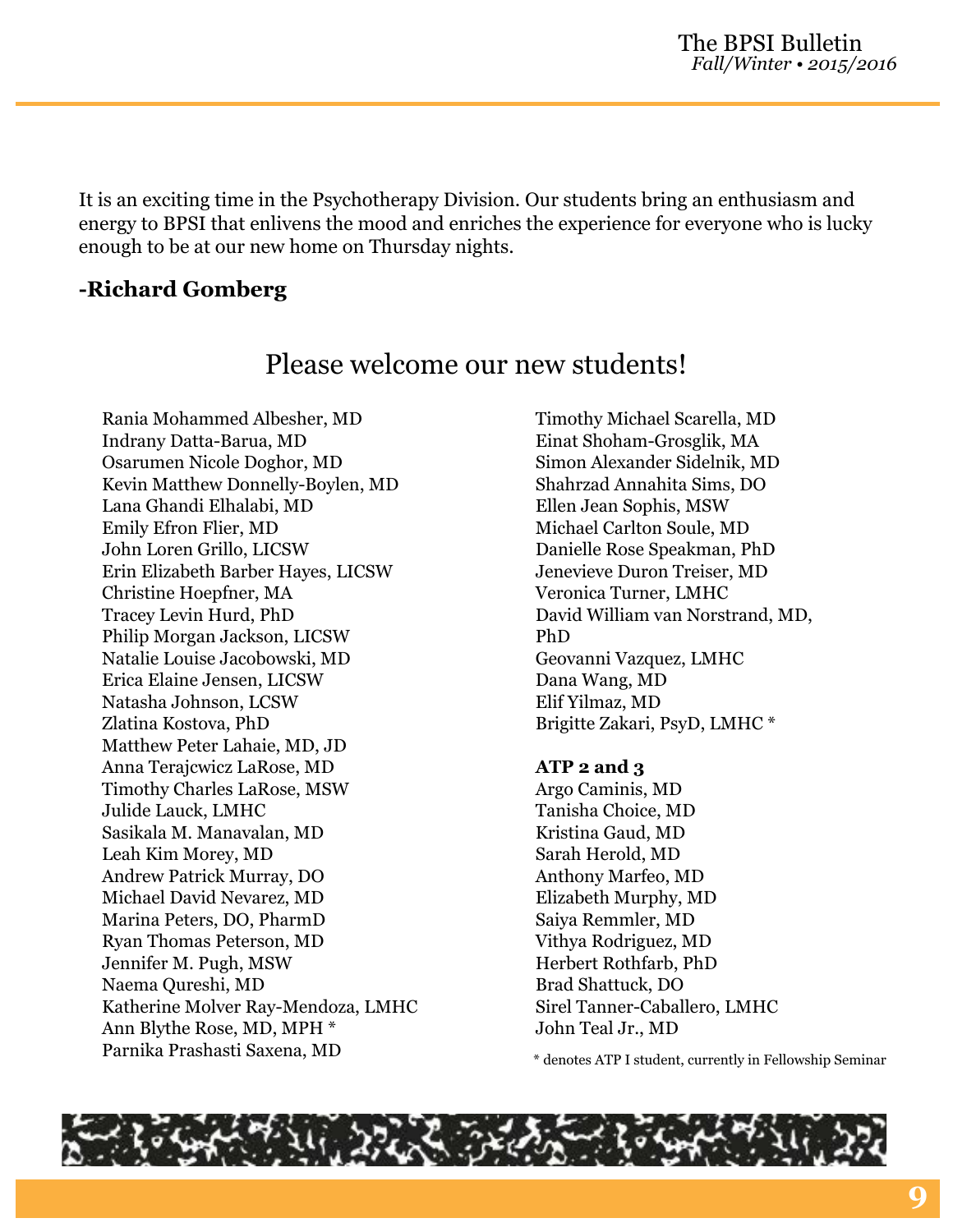# *BPSI Works: Dreams and Objectives*



Explorations in Mind, BPSI's Community Education Program, is offering a wide-ranging selection of 15 courses in the 2015-2016 academic year We are delighted that so many of our Faculty, new and old, have created courses on topics about which they are enthusiastic and that have proved to be of interest to an increasing number of enrollees. Our five mini-courses this fall had a robust turnout. For example, Jim Barron's eight-session *Internal Objects and Waking Dreams: Klein, Bion, and Therapeutic Action* was attended by 17 people. Some course participants were BPSI Members; however, many others were engaging with BPSI for the first time. We want to reach people in the community who are not necessarily interested in extensive clinical training but are curious about psychoanalytic approaches to a variety of topics. The aim of Explorations in Mind courses are to enhance participants' understanding of psychoanalysis and to link psychoanalysis to the intellectual, artistic, and social issues that are of interest to the wider community.

Starting in December and continuing through May, there will be an additional 10 wonderfully diverse courses that reflect the breadth and depth of the program. Elsa Ronningstam develops a link between neuroscience and psychoanalysis in her eight-session course, *Empathy and Empathizing—a Link Between Neuroscience and Psychoanalysis*. Among her objectives for the course are the integration and application of "theoretical, scientific and clinical understanding of empathic processing into informed and balanced treatment interventions that can improve patients' empathic ability." In Dan Jacobs's six-session course, Perchance to Dream, Freud's approach to dreams will be discussed, as will current theories and techniques of dream interpretation. For child clinicians, Jane Hanenberg and David Levoy have developed a three-session course, *Playing with Play: Exploring Mentalization and Creativity in Child Psychoanalytically Oriented Treatment*, at the end of which "participants will be able to describe how promotion of mentalization in play therapy may contribute to creativity and the capacity for cognitive flexibility and affect regulation."

Turning to psychoanalysis and literature, Susan Rosbrow-Reich and Ira Lable will be teaching a foursession course, *On Reading Roth: Passion, Desire, and Mortality*, with an "emphasis on how Roth gives his reader access to his conscious awareness and to his unconscious as well."

In the spring, the program will turn its attention to technology, as well as social and family-life concerns. Morris Stambler and Robert Nardone will be teaching a three-session course, *Impact of the Internet on Brain Development and Family Life*, in which they will "explain the effects of Internet exposure on the developing brain and look at some of the dilemmas faced by clinicians, educators, and parents."

In addition to these new and exciting courses, we are fortunate to have several returning instructors teaching classes that have been extremely well received in the past: Jack Foehl and Christoper Lovett's *Field Theory*, Paul David's *Supervision*, Robin Gomolin and Rodrigo Barahona's *The Clinical*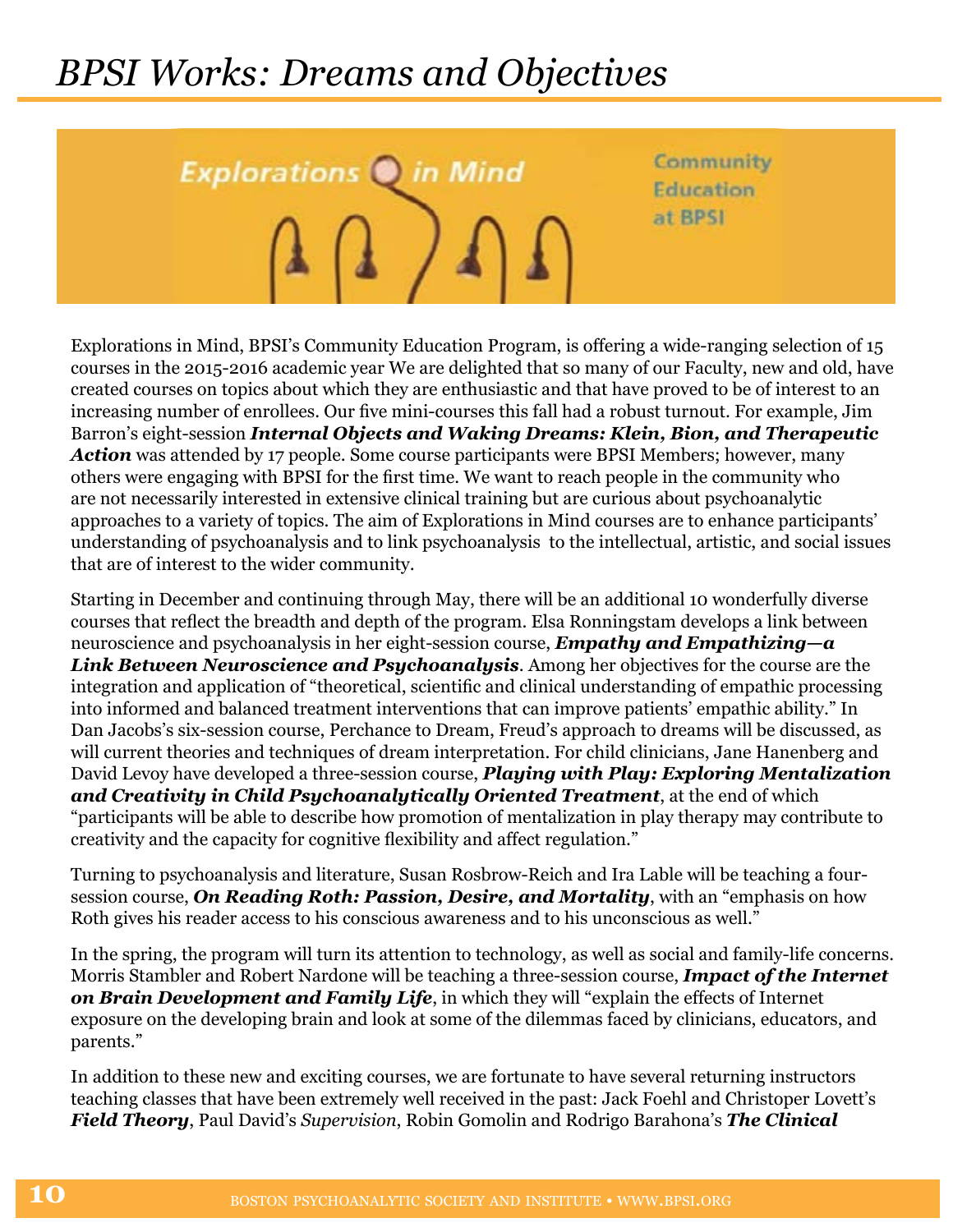#### *Application of Four Basic Concepts in Psychoanalysis: The Unconscious, Transference, Fantasy, and Repetition*, and Stephen Schlein's two courses, *Countertransference Phenomena & the Use of Self: A Clinical Case Seminar on the Treatment of Severe Psychopathology* and *Play and Cure: The Therapeutic Use of Children's Play—an Interpersonal Perspective on Clinical Technique*.

Both Olga Umansky, BPSI Librarian and Drew Brydon, Library and Education Program Coordinator will be available to all students to assist with any library needs including use of the PEP Web, journals, and copies of the curriculum.

In years past, the community learned about our course offerings through word of mouth and brochures. BPSI's new presence on the Internet, however, has made it easier for people to discover our educational opportunities. This year, a group effort by administrators and office staff—special thanks to Drew Brydon—produced a beautiful 2015–2016 course catalog. You can find it on the BPSI website or pick up a paper copy on the first floor by the front desk.

Exploration in Mind instructors have invested much of their time and creative thought in developing these courses. As Co-Directors of the "Explo" program, Holly Friedman Housman and Chris Morse would like to take this opportunity to express our gratitude to the instructors, who have enriched our community in so many ways.



#### **-Holly Friedman Housman and Chris Morse – Co-Chairs**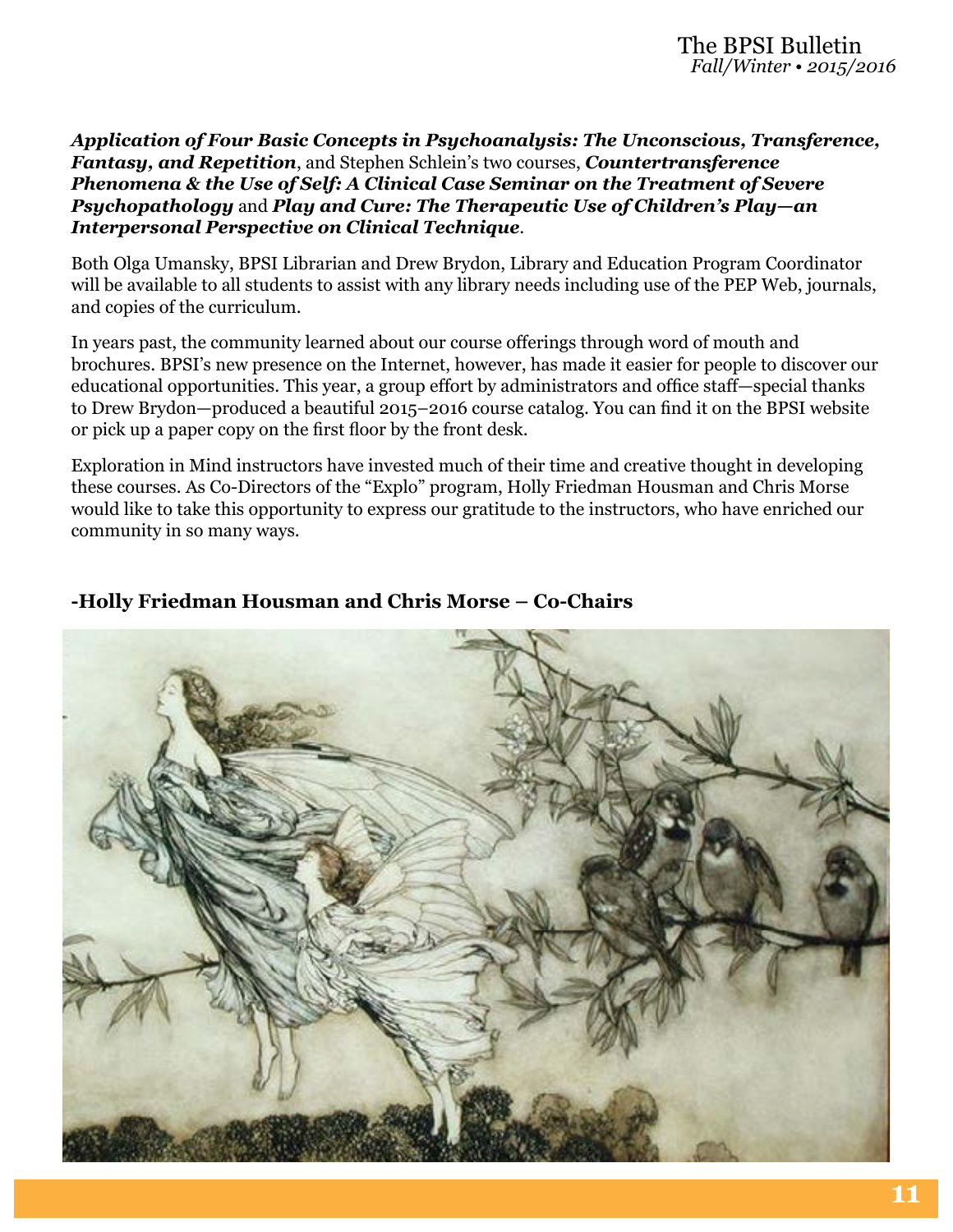# *BPSI Works: Dreams and Objectives*

### *BPSI's Development Efforts What they are, what they support, and why it matters*

We are pleased to have this opportunity to describe our development efforts—the **Annual Appeal (AA)** and our capital campaign, **Building BPSI's Future (BBF)**. These two campaigns, one occurring yearly (AA) and the other a finite endeavor (BBF), complement each other to support so many of the exciting and innovative programs and activities that provide a cornerstone for BPSI's programmatic growth. Funds from both of these campaigns allow us to maintain the integrity of our \$9 million endowment so that we can continue to provide the highest-quality psychoanalytic and psychotherapy training and to develop the programs that have become so valuable and enriching to our membership as well as to the broader community.

Programs supported by our development efforts include:

- academic lectures with honoraria to attract speakers of note and interest;
- evening library staff and extended library hours;
- training outreach and in-reach programs, including travel grants, informational sessions, and our Program in Psychodynamics (PiP);
- scholarships to support early-career trainees and scholarships to lower the cost of supervision for Candidates treating patients in low-fee analysis;
- and social work outreach programs, including travel grants to attend the American Psychoanalytic Association Annual Meeting , to receive a one -year BPSI guest membership, and to meet regularly with a BPSI mentor. This support has strengthened interest in BPSI training and this year has resulted in the matriculation of two new trainees into our Fellowship program.

It is encouraging to note that over the past several years the number of Members making gifts to support the AA has increased, as has the total amount of funds received. This year's AA goal is \$70,000, and with everyone's help, it is attainable. If you have not yet made a gift to support this year's AA, we hope you will do so. If you have already given a gift, we thank you.

Our goal for the capital campaign is to raise \$1.6 million. During the initial quiet phase, a number of our Members and friends have made very generous gifts and pledges that total more than \$500,000. The public phase of BBF will be launched this spring. Our goal is to raise the remaining \$1.1 million in additional gifts. We're in the process of hiring a development professional to guide us through the process, from crafting our mission statement and developing written materials to planning and implementing our direct appeals to Members. We're organizing a committee of our Members—from all walks of BPSI life—to join us in this exciting campaign. We'd love to hear from any of you who would like to become part of this endeavor.

We have such an abundance of resources with which to support and nourish our shared commitment to psychoanalysis and psychoanalytic psychotherapy. Please participate—through your gifts to the AA and through your active involvement in our capital campaign—so that BPSI and psychoanalysis in Boston can continue to thrive and grow for generations to come!

Gifts to the AA may be made in a number of ways, including online or via mail, by check, credit card, or electronic transfer of stock. Gifts to the AA may be given in a single lump sum or may be spread out through the year on a monthly or quarterly basis.

### *Every gift, large or small, matters.*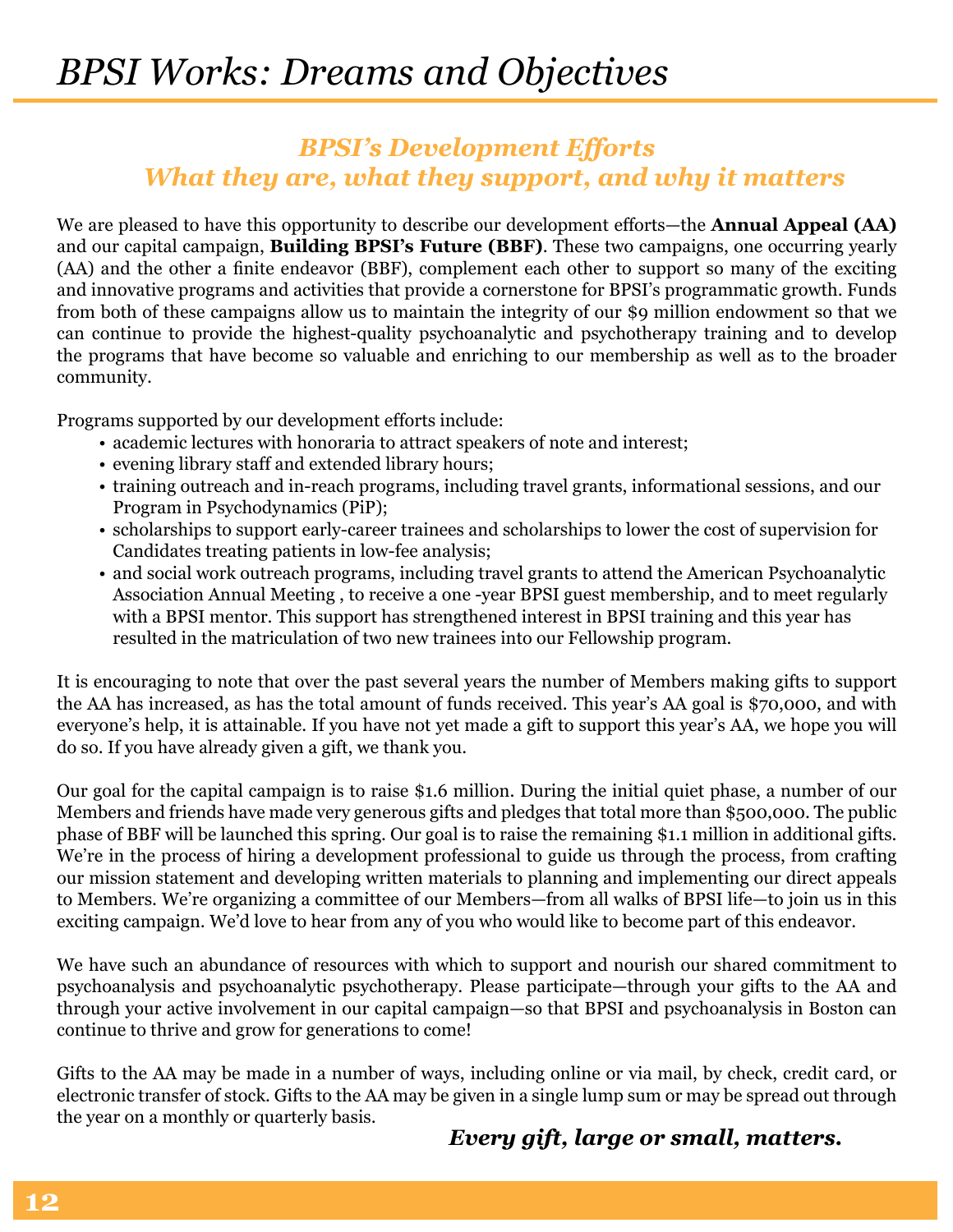#### The BPSI Bulletin *Fall/Winter • 2015/2016*



### **If you have questions or to learn more:**

### *Annual Appeal*

**Please contact Carole Nathan, Managing Director Development Committee Co-Chair cnathan@bpsi.org**

*BBF Capital Campaign Committee* 

**Please contact Jan Seriff, Chair Building BPSI's Future Capital Campaign janseriff@verizon.net**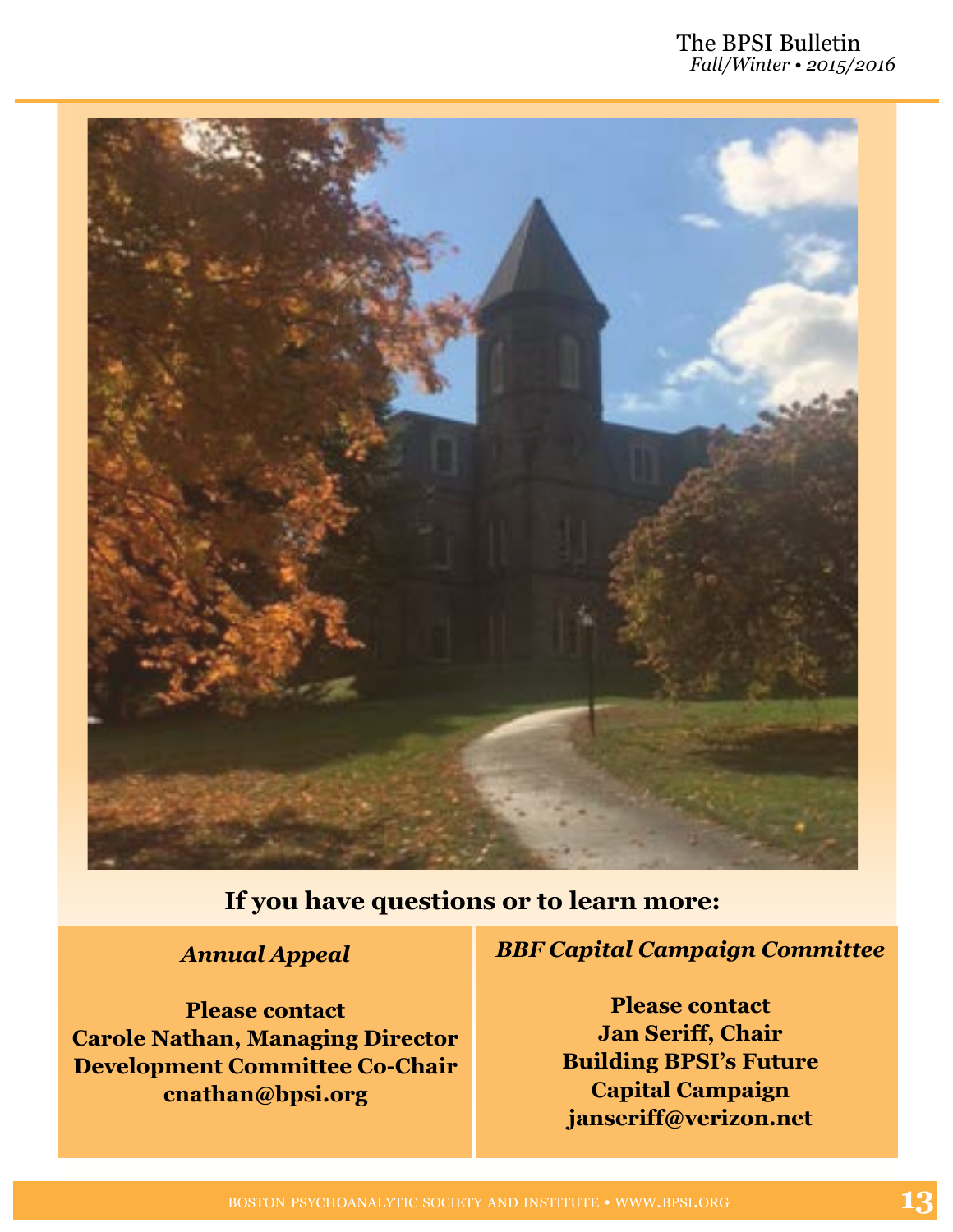# *BPSI Reveals: Reception and Response*

### *Free Association*

*"I have wondered how psychoanalysts who, in general, are endowed with far above average ability to be empathic, could ever commit the error, as I think they sometimes do, of equating neutrality with minimal response."*

*—Kohut, The Restoration of the Self (1977)*

This may be a coincidence, or it may be the product of exceptional planning by the Editor: The above quote by Heinz Kohut concerns itself with the same fundamental issue in psychoanalysis as did Axel Hoffer's brilliant discussion of the quote by A. Kris in the previous issue of the *Bulletin*. Both quotes concern themselves with the *method* in the psychoanalytic situation.

Kohut's paper "Introspection, Empathy and Psychoanalysis" (1959) became the methodological foundation on which his later contributions to clinical psychoanalysis would rest. The idea it advanced, that the investigation of the inner world through the methods of introspection and empathy parallels the investigation of the external world with our sense organs, was considered sufficiently revolutionary for the *Journal of the American Psychoanalytic Association* to refuse to publish the paper at first. The simple statement that only a phenomenon that can be observed through introspection or empathy can be called "psychological" represented a crucial shift in redefining the psychoanalytic method: Kohut considered free association and resistance analysis only as auxiliary instruments, to be employed in the service of the introspective and empathic mode of observation.

The reintroduction of empathy into psychoanalysis produced a large body of literature, all of it attempting to clarify this "mysterious" process. Empathic immersion as a mode of observation is still being confused with sympathy, or with being kind. What Kohut described was a *listening* perspective, an effort to immerse oneself in the inner life of the patient in order to know what it's like to be the "other." Only in his later papers did he refer to empathy as a "powerful human bond" based on our "essential human likeness." Maybe this is the reason for the *mistaken* notion that the empathic listening perspective is supposed to replace the interpretive process and that it fails to encompass the unconscious aspects of the patient's associations.

Making observations, whether via evenly hovering (swaying?) attention or listening from the patient's perspective, is still only half of what goes on in psychoanalysis: The other half consists of the analyst's responses. As the intersubjective, relational, and self psychological aspects of psychoanalysis progressively influenced the positivistic, "one-person psychology" of traditional psychoanalysis, the exclusive focus on the patient's psychopathology shifted to a greater appreciation of the analyst's participation in the treatment process.

The empathic mode of listening and *responding* radically changed our view of the manner in which interpretive comments participate in psychoanalysis. Since the aim is to encompass the patients' experience so that they can feel understood in depth, we no longer think of interpretations as statements that analysts "give" to their patients; statements that punctuate the patients' narrative from time to time after long silences and are articulated with certainty. Rather, interpretive comments are offered *tentatively*, inviting patients to correct or elaborate on our understanding of them: Patient and analyst are *jointly* engaged in the exploration and ever-better understanding of the patient's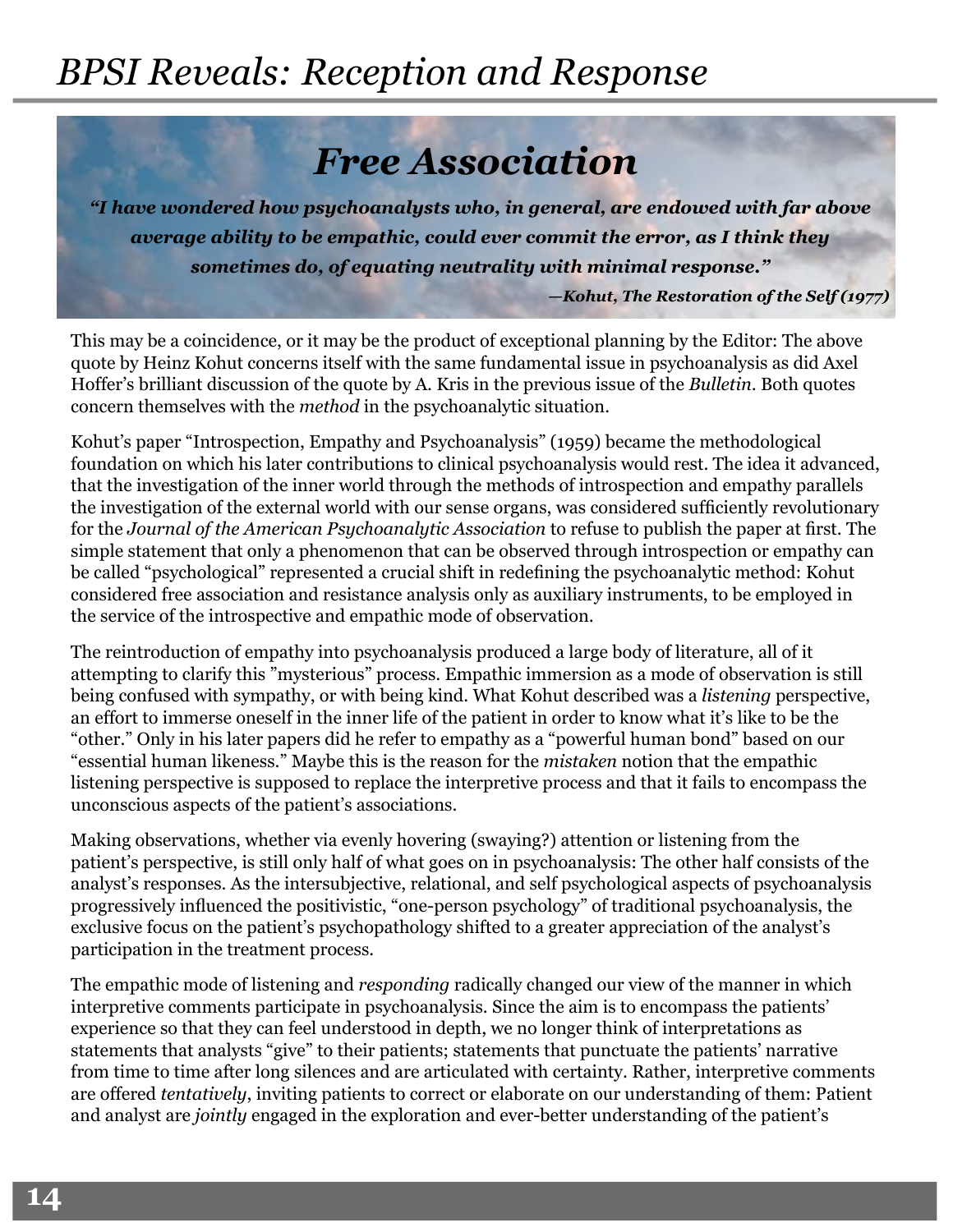emotional life in the here and now and when viewed longitudinally. Experiencing the analyst as making a genuine effort to understand creates a feeling of being understood, an essential aspect of the healing process.

 The challenge for psychoanalysts has been to include in their interpretive comments the *defensive psychological structures* without losing their empathic perspective. Defensive psychological structures create patterns of behavior and/or manifest symptoms that interfere with satisfying relationships and optimal mental functioning. Once we recognize that most symptomatic behaviors represent the best solution (the final common pathway) for protecting the self from fragmentation, we are faced with a challenge: How do we include in our interpretive comments the defensive structures that are protecting a vulnerable self from fragmentation but—at the same time—are the greatest obstacle to change? The answer cannot be simple, since this dilemma constitutes the whole of a working through process. Since the empathic listening perspective remains our guide throughout the process, our task is to convey our *understanding* of the patient's *original* (genetic) *reasons* for having established these particular modes of self-protection, which assured connection to the caretaker(s) in childhood but proved maladaptive in adult life. Genetic explanations represent a deeper, more profound understanding: They facilitate the integration of what had to be repressed and disavowed and became symptomatic in the patient's life.

I believe that this brief summary confirms my earlier contention that the empathic listening perspective and empathic interpretive responses have become central to present-day psychoanalytic practice.

#### **-Anna Ornstein**

#### **REFERENCES**

Kohut, H. (1977). *The Restoration of the Self*. New York: IUP.

Kohut, H. (1959). Introspection, Empathy and Psychoanalysis: An Examination of the Relationship Between Mode of Observation and Theory. *Journal of the American Psychoanalytic Association*, 7, 459-483. Also in: Kohut, H. (1978).

*The Search for the Self* (Vol. 1, pp. 205-232). P. H. Ornstein (Ed.).

Ornstein, A. (1990). Selfobject Transferences and the Process of Working Through. In *Progress in Self Psychology* (Vol. 6, pp. 41-58).

Ornstein, P. H., & Ornstein, A. (1985). Clinical Understanding and Explaining: The Empathic Vantage Point. In *Progress in Self Psychology* (Vol. 1, pp. 43-61).

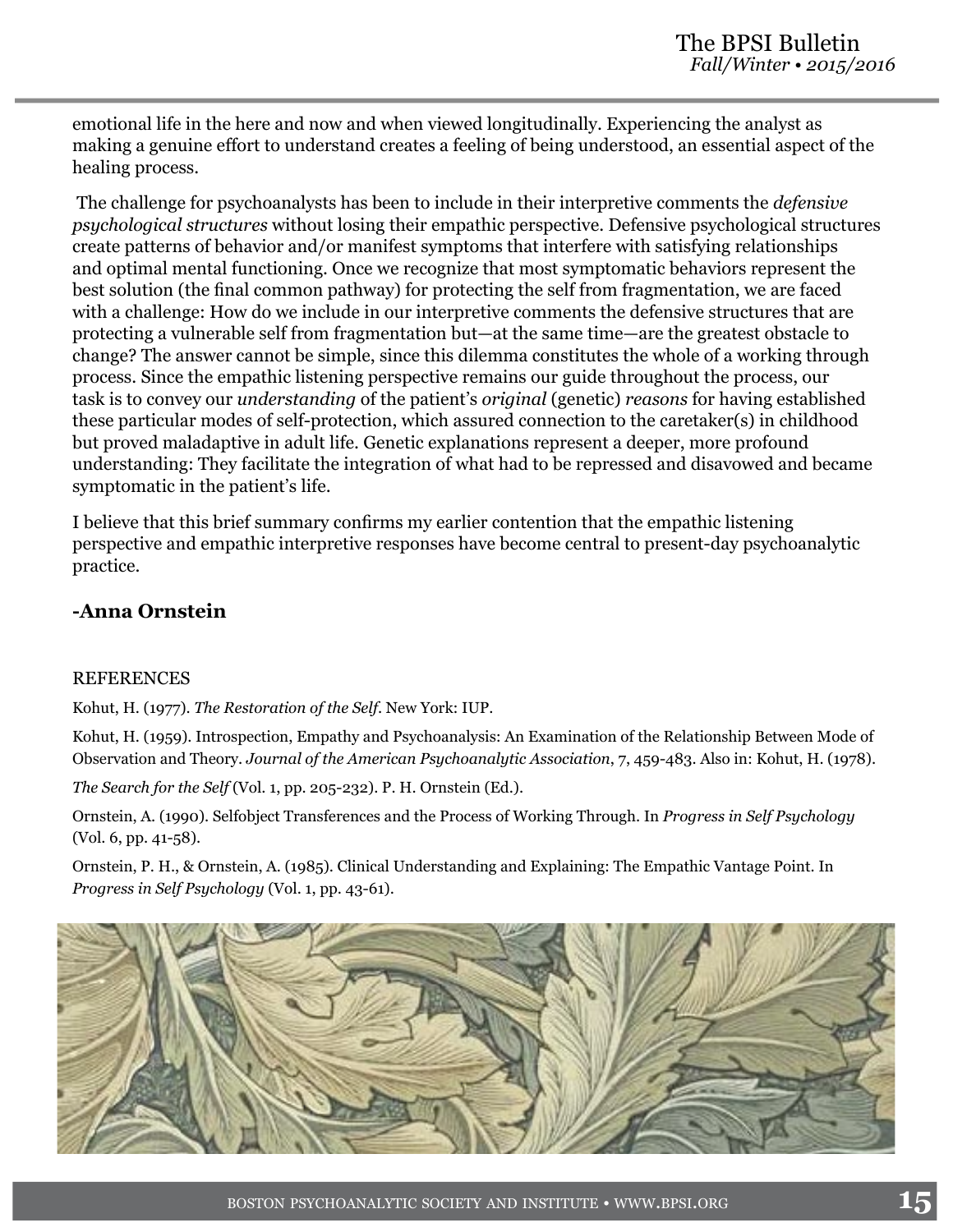# *Self Disclosure and Unknown Passions*

### **"Mounting up the hill" at BPSI**

The New York of the contribution of the contribution of the contribution of the contribution of the contribution of the contribution of the contribution of the contribution of the contribution of the contribution of the co

Turning 75 this year and thinking about the relentless passing of time, I turn to poetry, since poetry, like psychoanalysis, is close to dream thinking, and dreaming has been of keen interest to me since I was very young and first learning about love. My thoughts move to this final verse from William Wordsworth's famous poem "The Solitary Reaper" (1805):

> Whate'er the theme, the maiden sang As if her song could have no ending; I saw her singing at her work, And o'er the sickle bending;— I listened, motionless and still; And, as I mounted up the hill, The music in my heart I bore, Long after it was heard no more.

Wordsworth wrote about hearing the solitary voice of a young woman reaping by herself in a country field while he was climbing a hill in Scotland with a friend. This scene occurred several years after a period of enormous uncertainty and heartache in Wordsworth's life as a young adult. By contrast with those earlier years, Wordsworth wrote the lines during a time when he was held deeply in the fond emotional, intellectual, and imaginative company of two unique friends (his younger sister, Dorothy, and Samuel Coleridge). You could say that during the time he wrote these lines, Wordsworth had the nourishing opportunity for conversations at the frontier of dreaming (Ogden, 2001).

The poem reflects not only Wordsworth's acknowledgment of the inevitable reaping of the scythe of time but also his heightened hope, while in the midst of these intimate connections with these two friends, that he might continue to find access to music in his inner world—namely, access to creative dream thinking in response to the inevitable challenges of lived mortal experience and the future that lay ahead for him. In some way, perhaps, in thinking of this poem, I was finding my own personal links to Wordsworth's theme.

Now when I drive up (mount up) the hill to BPSI in its new home, I think about my time at BPSI in years past and the many nourishing relationships that have come my way during those years during my own analysis, supervision, clinical work, courses taken during training, and most of all in shared experiences with friends in many contexts. Of particular importance to me at BPSI and in my work with patients has been the opportunity "to learn more about love," or, as a senior member of the BPSI faculty once wrote, "object relations taken in their broadest sense. . .the realm of experience that is closest to the psychoanalyst's daily work" (Modell, 1968).

First, I found myself studying, in my own clinical hours, the contributions of Winnicott, Kohut, Bion, Fairbairn, and Ogden, and then teaching courses about themes prominent in their work.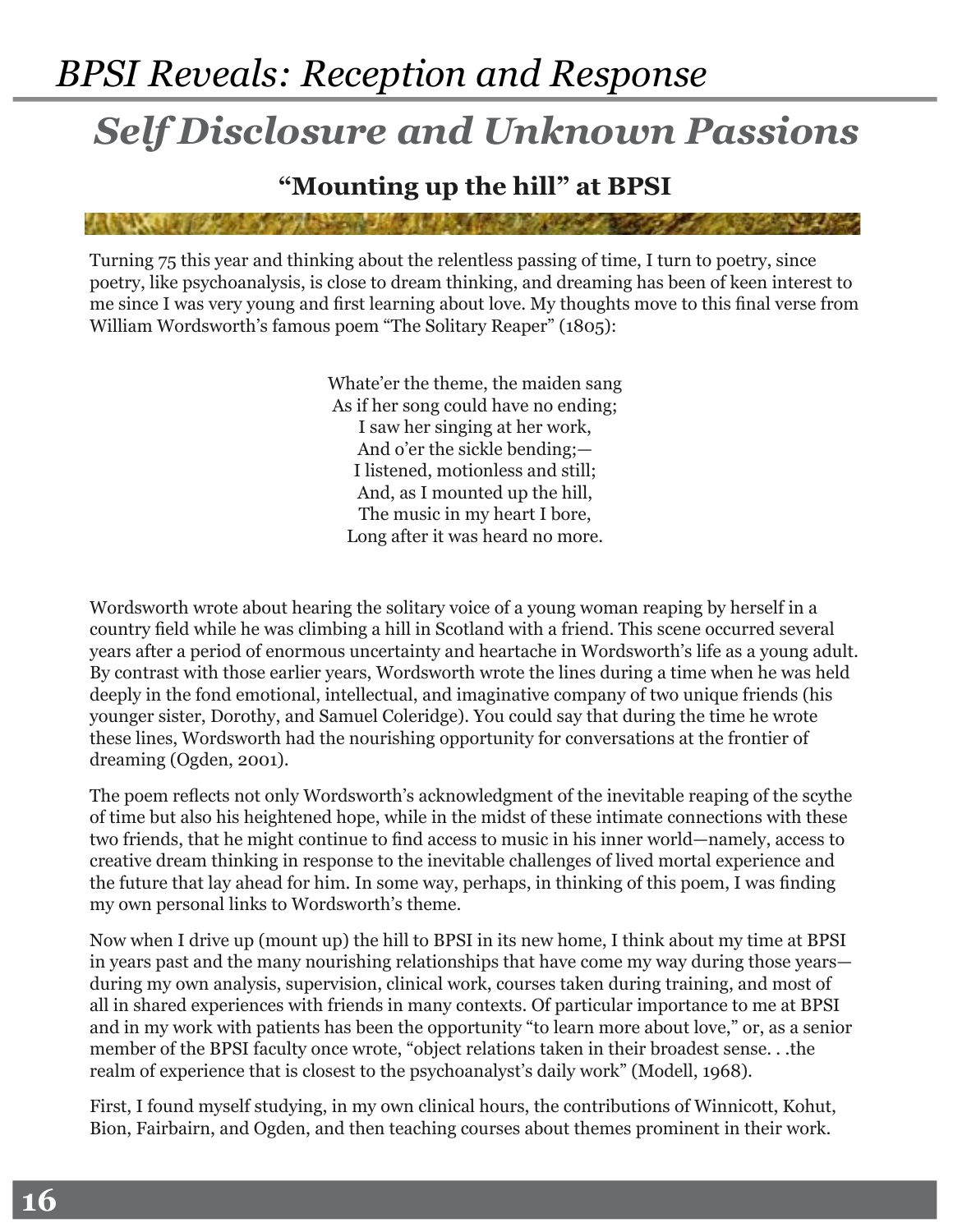But then, somewhat surprisingly, as I reflected on the unique transformative power of dream thinking as an unconscious cognitive metaphoric process in response to emotions in relationships, I turned to explore the nature of the affect-laden language of the dream, the figurative language of imagery, paradox, and metaphor. I turned to lyric poetry and Shakespeare.

Through the Program for Psychoanalytic Studies, BPSI gave me the opportunity to explore the richness of Shakespeare with clinicians in the larger community—in other words, not only with those already in the BPSI community but with clinicians at all levels of training and experience with an interest in psychoanalysis. In these Shakespeare courses, enthusiastic participants began our meetings by taking up parts and reading scenes from Shakespeare's plays. Then, having been brought to life in our midst, like an evocative dream, Shakespeare's art invited us to associate together and to discuss the overt and covert universal themes in his dramas: themes of friendship, rivalry, honor, melancholy, betrayal, death, love, and even the uncanny transformative power of the dream world itself.

BPSI has changed greatly since my first encounter with it in 1970. In place of the aloof exclusivity and elitism of the institution of the past, there is a new atmosphere. Perhaps the new atmosphere is related to the fact that BPSI now offers programs not only for formal intensive training in psychoanalysis but to convey what psychoanalysis has to offer to clinicians at all levels of training and experience in the community at large. But I think there is something deeper present than mere changes in the formal structure of BPSI programming. There is the possibility of finding something like friendship and membership in a community in which the learning adventure is a shared, open, collegial adventure for all.

The great Bard ended his well-known sonnet "When I do count the clock that tells the time" (Sonnet XII) with the following couplet: "And nothing 'gainst time's scythe can make defense / Save breed to brave him when he takes thee hence." As time passes for me, I am glad to be a part of BPSI's continuing adventure: to explore, to dream, and to create together in response to what the passing of time places in our path as a psychoanalytic community.

### **-Walker Shields**

Modell, A. H. (1968). *Object Love and Reality*. New York: International University Press. Ogden, T. H. (2001). *Conversations at the Frontier of Dreaming*. Northvale, NJ: Aronson.

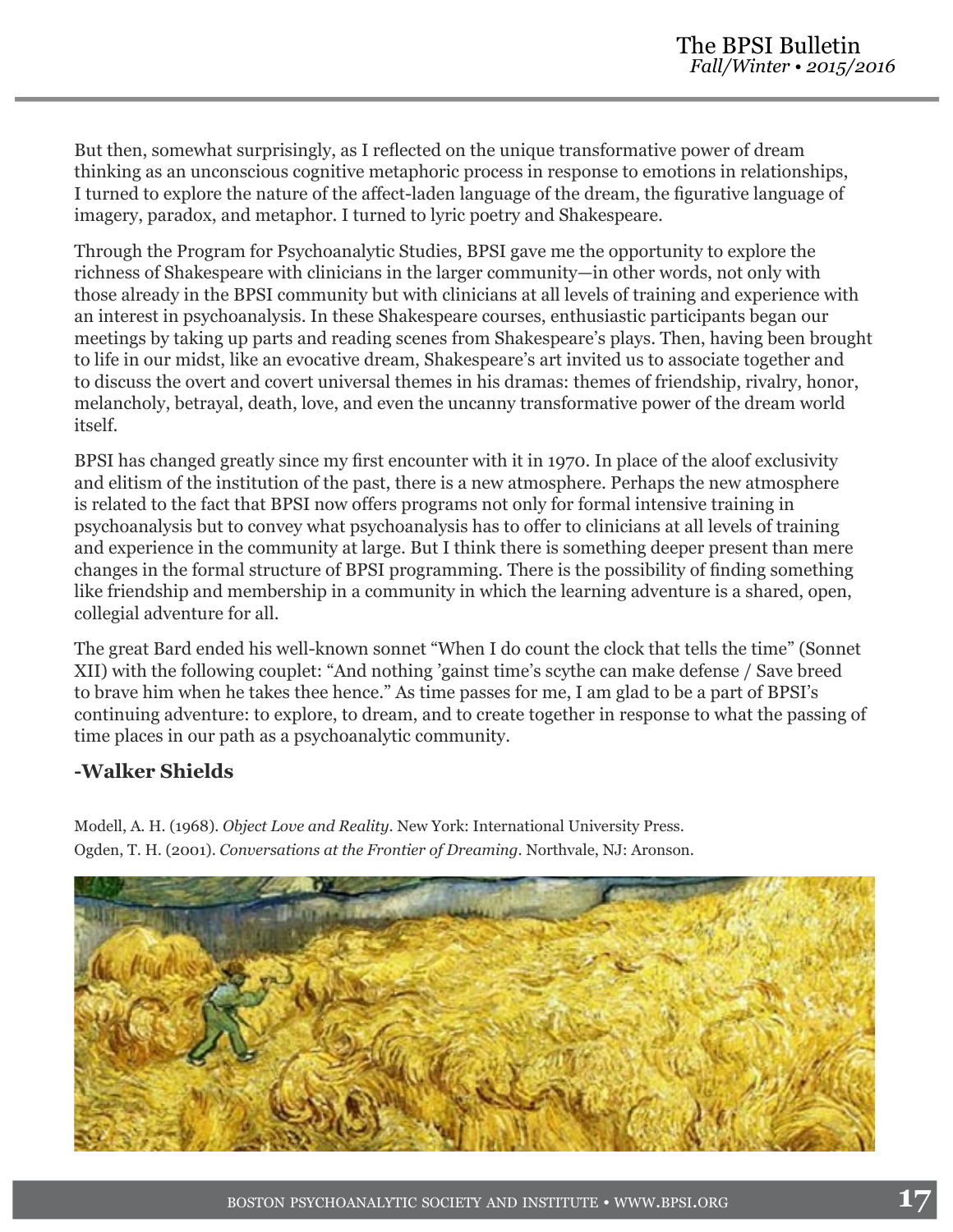# *Couples Therapy Illuminates*

 The May 2015 Member's Seminar, *Widening the Lens: Adventures in Psychoanalytically Informed Couples Therapy*, included a panel composed of Steven Cooper, Justin Newmark (Psychodynamic Couple and Family Institute of New England—PCFINE), and myself, with Sally Bowie (PCFINE) as the moderator. A discussion of our clinical and personal experiences as couples therapists addressed several themes: treating couples through an object relations lens, enactments, projective identifications, and transferences and countertransferences. While the seminar focused on the conscious and rational aspects of each individual, we also explored the interaction between partners that operates unconsciously.

As a psychoanalyst, I enjoy working with an array of transference and countertransference dimensions in my role as a couples therapist: individual patterns that are directed toward me, those that go back and forth between two partners, as well as the transference a couple develops toward me. All of these complexities in couples treatment, especially the value and efficacy of recognizing the existence and importance of unconscious motives, in both analyst and patient, and between partners, will illuminate therapy with individuals. The panelists agreed that an intervention directed toward a couple's interpersonal dynamics can shift the internal resistances of the individuals, and that this in turn can facilitate the deepening of each partner's individual therapy process.

In *Requiem for a Nun*, Faulkner wrote, "The past is never dead. It's not even past." We all know that partners choose each other for both conscious and unconscious reasons: physical attraction, socioeconomic status, intelligence, religion, and so forth. As an analyst involved in supervising couples and family work with the child psychiatry fellows at Cambridge Hospital, I aim to increase an appreciation for the way many individuals unconsciously choose a partner whose personality style replicates old conflictual problems of relating. This repetition of old attachments is often a search for a different, more hopeful and healing outcome. Attempts to seek repair can often dissolve into disappointment and anger, when the wished-for empathic response is not forthcoming. An unfortunate result is that children can become symptomatic. Parents arrive at treatment with the wish that the couples therapist can fix the child, as well as the spouse. The not-so-hidden agenda is a hope, in the face of painful early attachments, that the sense of self will finally be accepted and affirmed, that the spouse and child will relate differently, that the wounds will be healed.

As a result of the therapist's attunement, containment, and interpretations, the couple usually become less defensive and develop greater sustained attuned responsiveness and affect regulation. They increasingly become more introspective in each other's presence. This allows the therapist to link together how "the ghosts" or transferences of each partner's earlier attachment style are operating in and undermining their current relationship. Each partner can become better able to "own" his or her individual role in the conflicts and experience less personal vulnerability and more resiliency. As Faulkner the psychoanalyst might say, our task is to understand the living past well enough to keep the relationship affirmed and vital in the here and now.

### **-Holly Friedman Housman**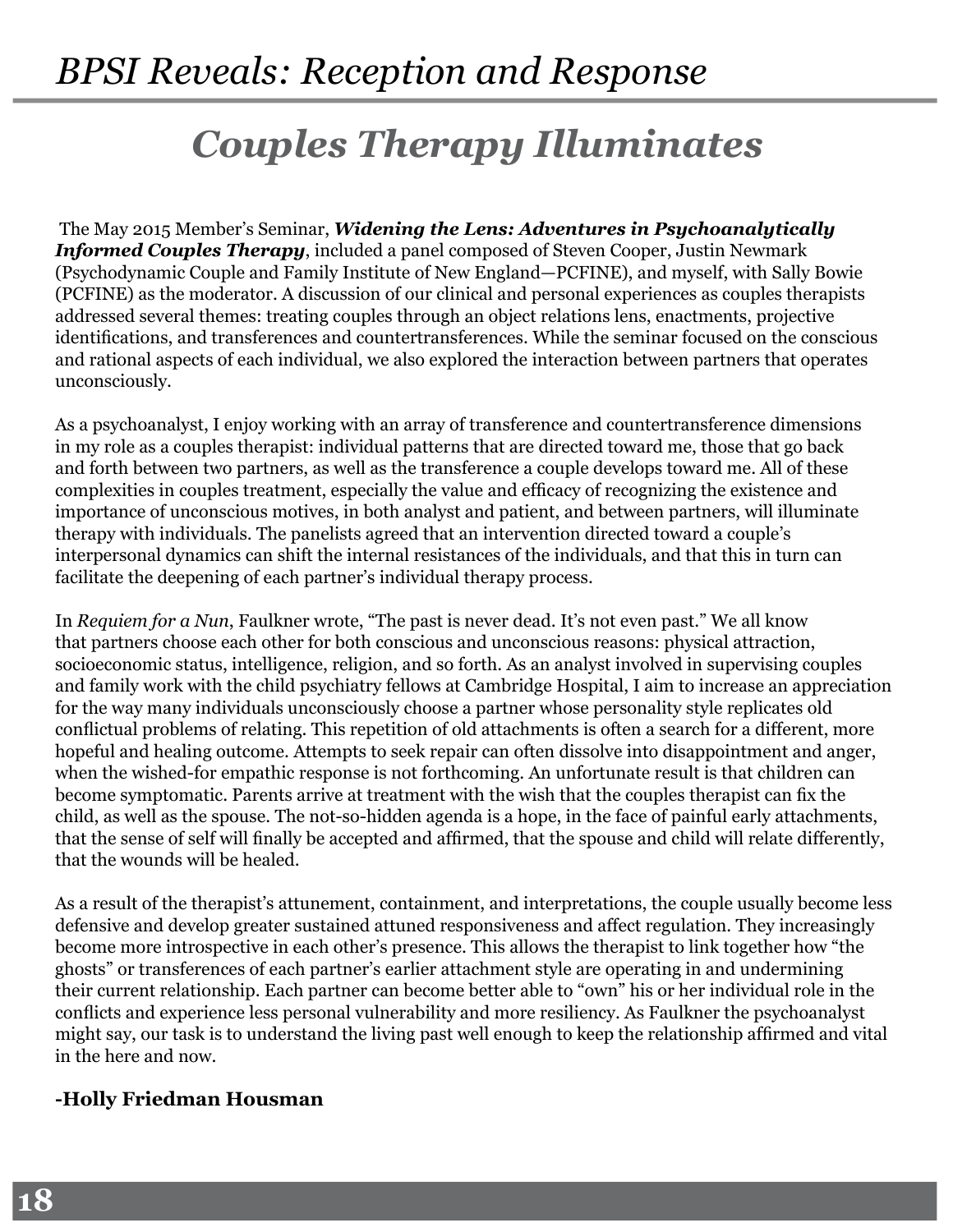#### The BPSI Bulletin *Fall/Winter • 2015/2016*

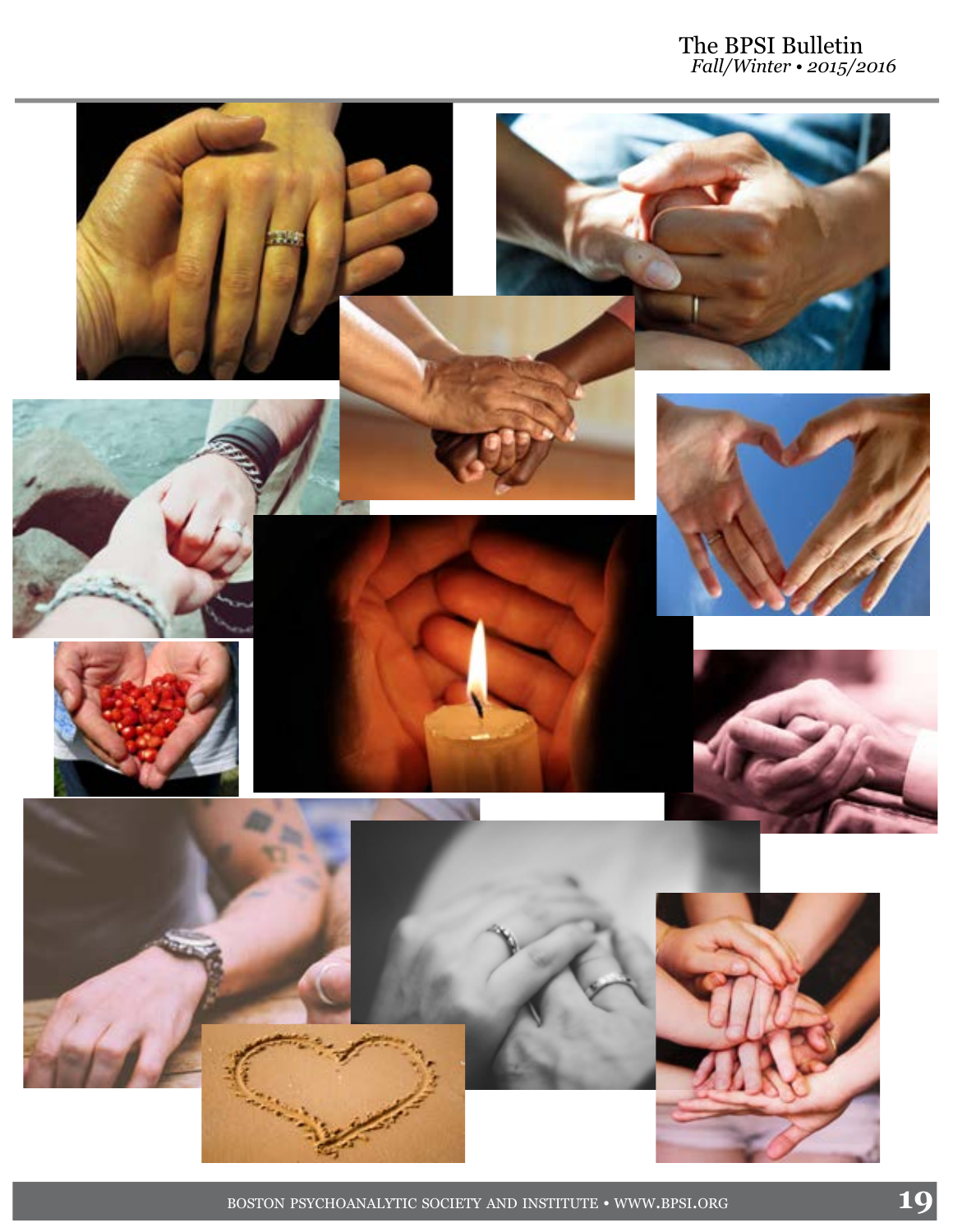# *BPSI Explores: Dialogue and Discovery*

# *Outreach*

**The Training Outreach Committee invites local clinicians to learn more about psychodynamic practice and psychoanalysis and to explore what is available to them in the BPSI training programs and community. Below are some exciting announcements and information about upcoming events.**

In response to requests from students in the Fellowship and ATP training programs and Candidates in psychoanalytic training who are interested in getting to know one another, our committee took photographs and created a **Photo-book of BPSI trainees**, to be distributed to all. If you haven't seen it, please pick up your copy in the BPSI lobby.

BPSI is delighted to welcome the **American Psychoanalytic Association Fellowship award winners** to join us as Guest Members this fall. The APsaA Fellowship covers travel expenses for the two national meetings and assigns a local psychoanalyst mentor to each Fellow. The BPSI two-year guest membership offers the Fellows access to our psychoanalytic community, courses, and library, as well as Psychoanalytic Electronic Publishing (the PEP Web). This year, 6 of the 15 Fellows selected by APsaA are young clinicians, researchers, and academics from the Boston area. The Fellows and their mentors were honored at a reception prior to the first BPSI academic lecture in September. We welcome:

> Asli Baykal, PhD, LCSW Christine Maksimowicz, PhD Sana Sheikh, PhD Laura Werner Larsen, PhD, LCSW Yi Yang, PhD David Yuppa, MD

BPSI Fellows and ATP Students can look forward to the **Practice Building Workshop** to be held on **January 21, January 28, and March 3**. A cross-disciplinary panel of Candidates will talk about the challenges and strategies around developing a thriving, robust, psychodynamically oriented psychotherapy practice in the current climate of mental health care. **Part One** of this program will take place on January 21 and 28 and focus on strategies and techniques. **Part Two** will take place on March 3 and will focus on the clinical aspects of practice building: including how to think about and talk with patients about deepening treatment.

On **February 27**, local clinicians and mental health trainees are invited to participate in a **Training Outread Information Session**, a presentation of psychoanalytic process material. Two BPSI Candidates will focus on the deepening of psychotherapy and the movement toward a psychoanalytic process. Using clinical vignettes, they will show the transition in the work and in their growth as clinicians. There will be ample time for clinical discussion and for questions with the Candidates and moderator. Over lunch, we'll hear from additional Candidates about what led them to analytic training and about their experience learning psychoanalysis at BPSI. This is a unique opportunity for clinicians and trainees in the community to hear psychoanalytic material in a small group.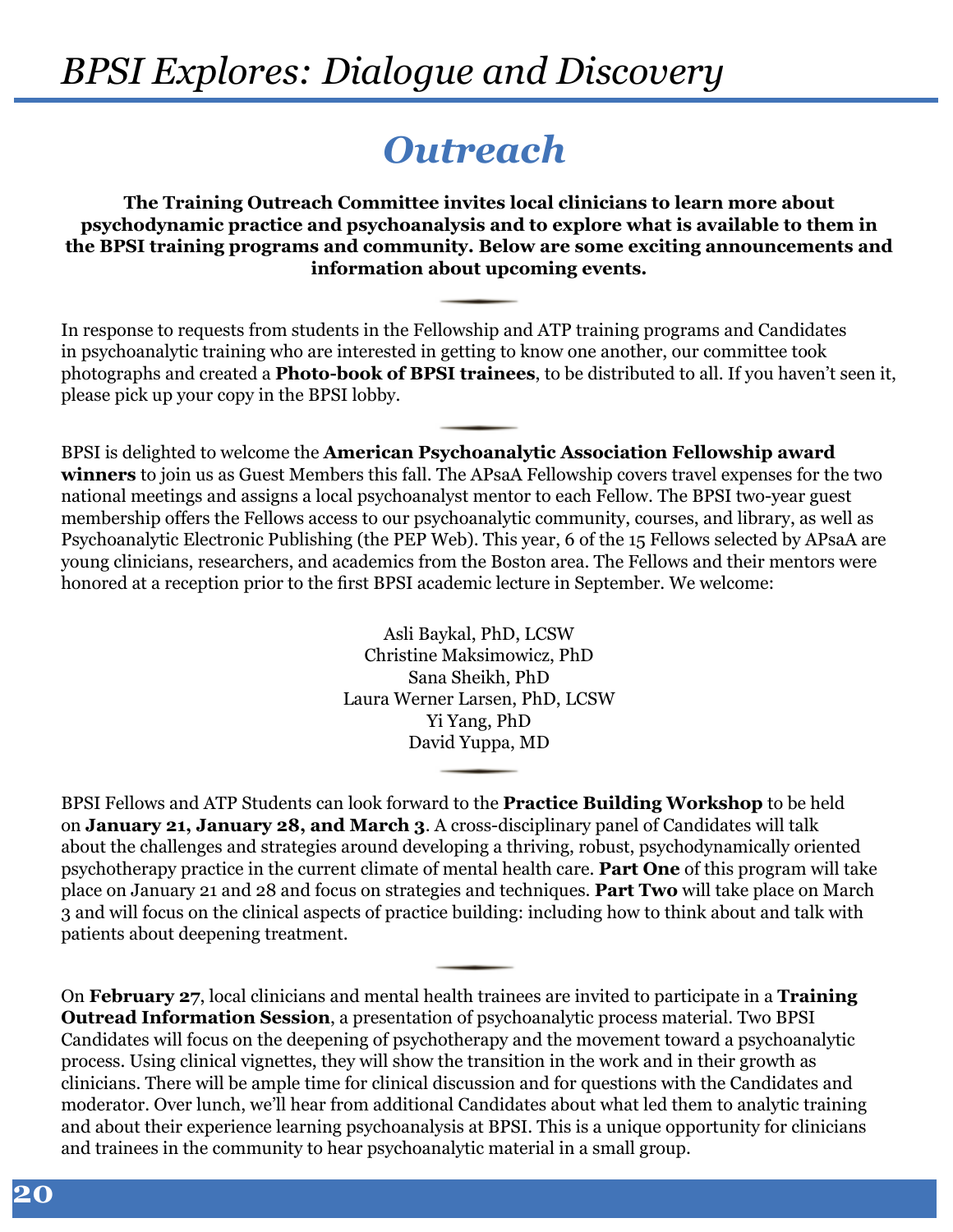On **March 1**, we will open our doors to host the annual **BPSI Open House**, with Faculty, Students, and Candidates from the psychotherapy and psychoanalytic training programs. Students, Candidates, and Faculty from the Fellowship, the ATP, and the Adult and Child Psychoanalytic training programs will be available to talk about curriculum, clinical training, and their own experiences within the training and to answer questions. We hope to provide a broad view of the different possibilities for training and participation at BPSI.

On **April 13**, we will host a reception prior to BPSI's annual **Adam Corneel Lecture**, this year featuring **Nancy McWilliams, PhD**. We will bring together all of this year's BPSI Guest Members, including winners of BPSI travel grants, Program in Psychodynamics Residents, APsaA Fellows and applicants, and post-Fellowship BPSI Members.

#### **The application deadline for all training programs is now the same: APRIL 11, 2015 Applications for all BPSI programs are at www.bpsi.org.**

Please invite your supervisees, colleagues, and students to join us at these events and learn more about what training at BPSI and being part of the BPSI community offer to clinicians eager to develop their psychodynamic approach in their clinical work. We welcome any questions about training at BPSI and have a wealth of materials to share. Students and Candidates are also available to speak with potential trainees. We can offer help in the decision-making process, including advice about which training program is the best individual match and information on opportunities for financial assistance.

For more information about programs, applications, or activities, please contact: **Janet Noonan at janetnoonan@verizon.net** 

BPSI Training Outreach Committee Kimberly Boyd, MD, Anthony Bram, PhD, Lisa Citrin, LICSW, M. Carole Drago, LICSW, Donna Fromberg, PsyD, Holly Housman, LICSW, Alistair McKnight, LMHC, Catherine Mitkus, LICSW, Daniel Mollod, MD, Janet Noonan, LICSW, Randall Paulsen, MD, Alison Phillips, MD, Stephanie Schechter, PsyD, Jacquelyn Turpin, LICSW

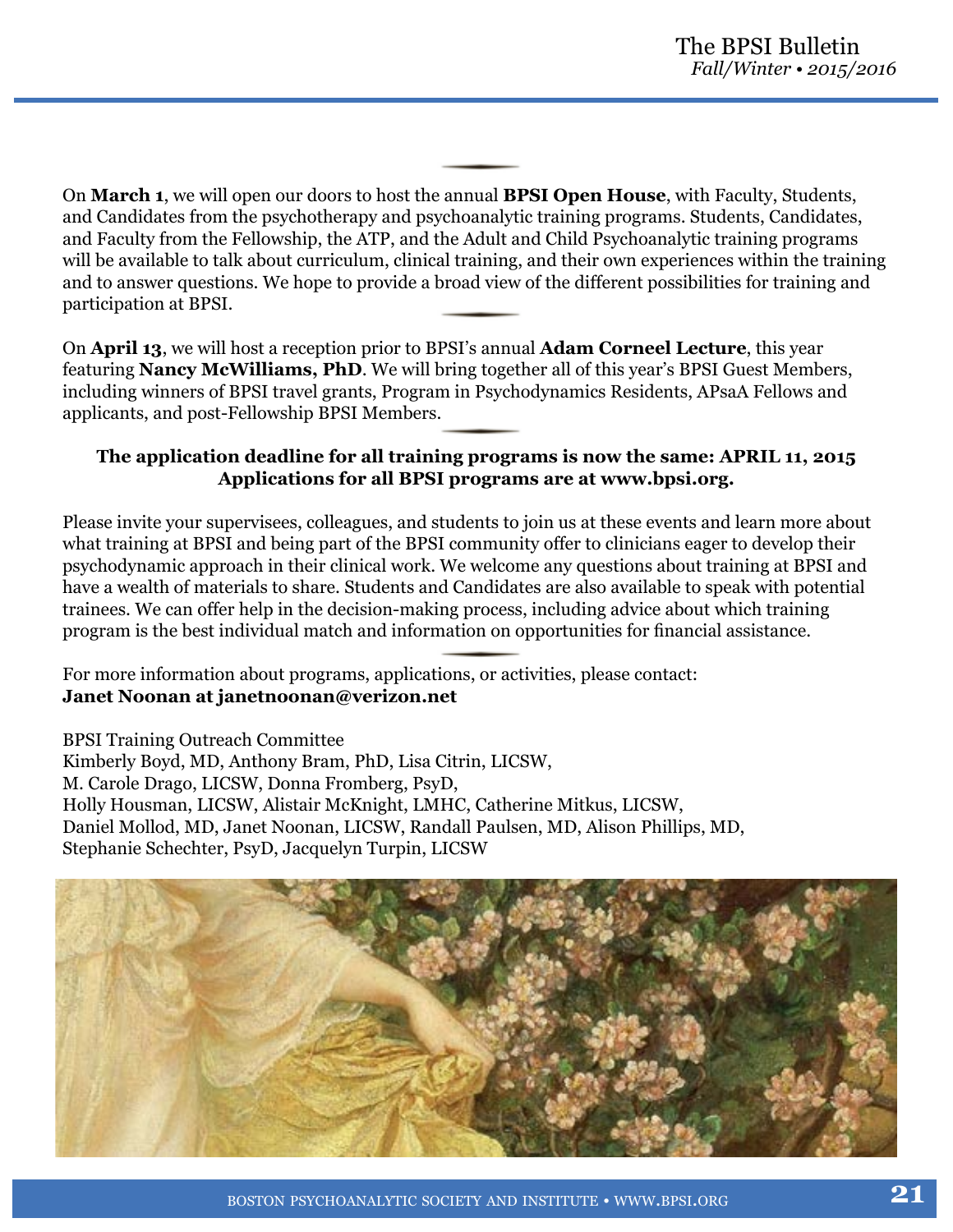# *BPSI Explores: Dialogue and Discovery*



"Am I just playing baseball?"

Natalie Jacobowski, a second-year child psychiatry Fellow from MGH/McLean's Child and Adolescent Residency Training Program, began the Child PiP's Fellow-led discussion with this question. Last year, she found herself asking the question often, as she rounded the baseball diamond in her clinic office during weekly sessions with 10-year-old Bahir. Theirs was a polite, controlled ball game: After each hit, the other took a turn. There were no bases stolen and no home runs for the boy. Bahir made certain that Natalie won every game. She had many questions for herself and her supervisor, Bayard Clarkson: "Should I try to lose? What is the story he is telling me? And what do I tell his mother about what we are doing?"

The Child PiP (Program in Psychodynamics) was developed to provide child psychiatry Fellows, and those in the early years of their career, with a forum to ask the questions that arise during these seminal years. Having completed an adult psychiatry residency, child Fellows are faced with formidable challenges, treating medically and mentally ill children and adolescents, often facing devastating life circumstances in their young patients, while serving as the clinical expert for them. Yet as Fellows, they have only just stepped into their child psychiatry role. Daunted, trainees often ask, "How can I be helpful to this child?" Play therapy, the mode of treatment for younger children, is itself perplexing: How can playing an office version of baseball, week after week, make a difference in a child's life? Under pressure for high productivity at their hospital-based clinics, Fellows have described a need for more time to reflect on their cases and, more broadly, to appreciate their work from a psychodynamic perspective.

In response to these needs, the Child PiP was developed. Bringing together child psychiatry Fellows from Harvard's three child psychiatry training programs (Cambridge Health Alliance, Boston Children's Hospital, and MGH/McLean) and those two years postgraduation, the Child PiP offers elective training with Faculty from these training programs and BPSI. Fellows are paired with mentors. And, among numerous other membership benefits, Child PiP Fellows are eligible for travel awards for the APsaA meetings in New York.

The real magic is in our monthly dinner gatherings, hosted by Faculty members who generously open their homes. Month after month, 30 Fellows and Faculty arrive to nourish themselves on a delicious meal while mingling and making connections across professional and developmental lines. Then we sit down for a case presentation by a Fellow, followed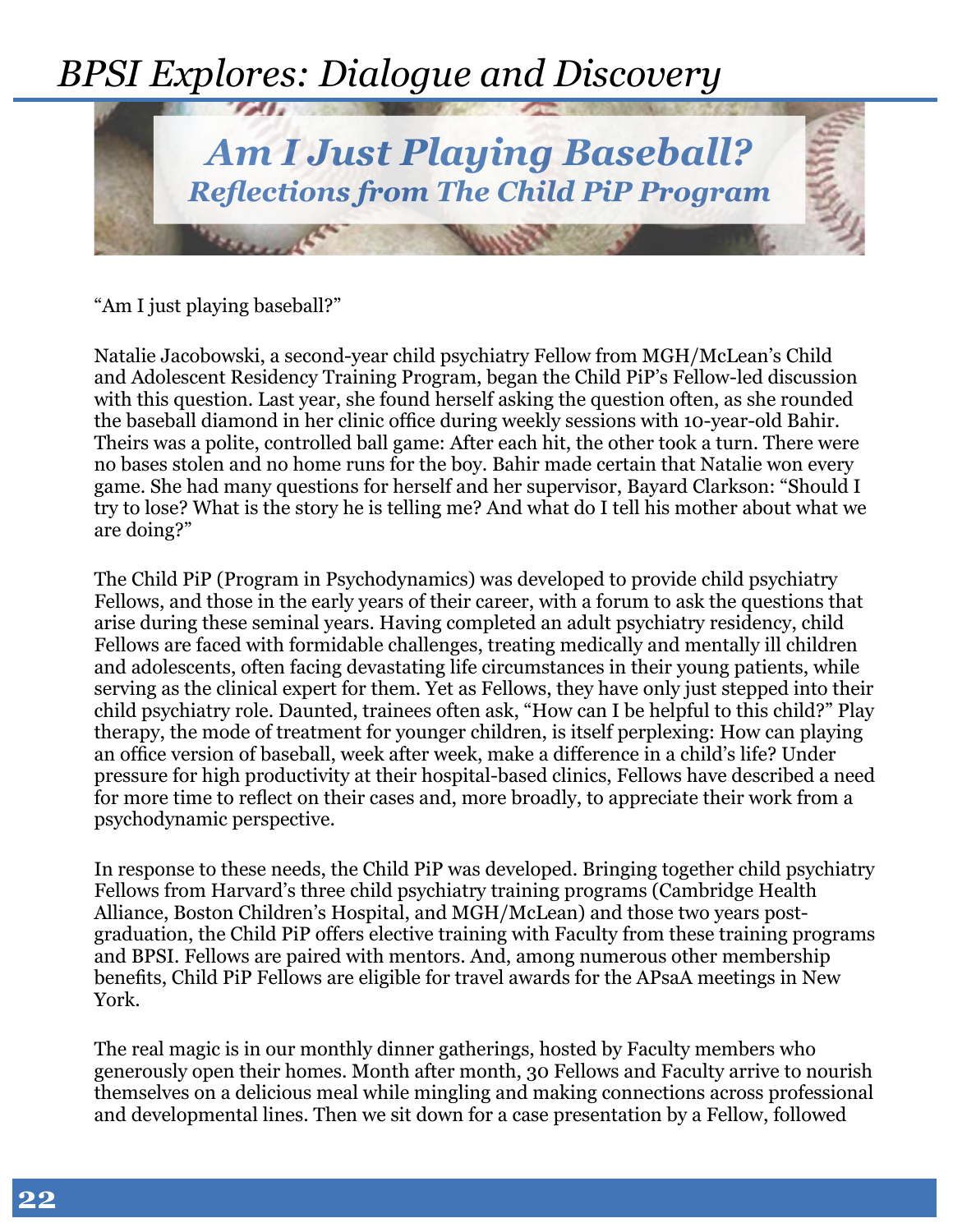by a lively group discussion facilitated by one of our Faculty. So why do Fellows show up for these evenings? And, knowing how busy we all are, why do Faculty show up? We all thrive on relationships. Freud described our basic needs: work, love, and play. At our gatherings, we allow ourselves time to reflect on our work, to play a bit, and to strengthen our ties to one another.

As Natalie continued her case presentation for our post-dinner discussion, we learned much more about her work with Bahir. His complex family life included his stern uncle, who bullied his older sister, and his mother, whose mental illness led her to disappear periodically despite her caring relationship with her son. His disruptive school behavior contrasted with his too-perfect stance in therapy. With the guidance of her supervisor, Natalie introduced an announcer into the baseball game, allowing her to ask Bahir questions: "How does the team feel when they win?" Bahir cheerily replied that he liked to win, but he felt badly for the losing team; at last, he began to share more deeply held wishes and fears. One day, Bahir accidently learned that it was Natalie's birthday: In their baseball game, he beat her resoundingly, by 500 points. He gleefully explained that the team had to win for the coach. Unspoken but apparent, his gift to Natalie was allowing himself a victory. Over the course of subsequent months, shifts continued in their sessions, with less turn taking and more wins for Bahir, even while he continued to

struggle with behavioral dyscontrol at school.

Sarah Birss served as the facilitator for our discussion and noted parallels between Natalie's attunement to her patient and a parent's attunement to an infant. She spoke of Daniel Stern's vitality affects, Beatrice Beebe's disruption and repair, and Jaak Panksepp's brain-based play systems. Fellows and Faculty themselves took turns, reflecting on Natalie's questions for us, as we wondered together about the unfolding treatment. Natalie herself is on a journey: Now also enrolled in the BPSI Fellowship's Child Clinical Track, she is applying to palliative care fellowships around the country. With great confidence, we wish her well, and we look forward to learning more about Bahir and about Natalie's next step on her journey.



#### **-Lisa Price**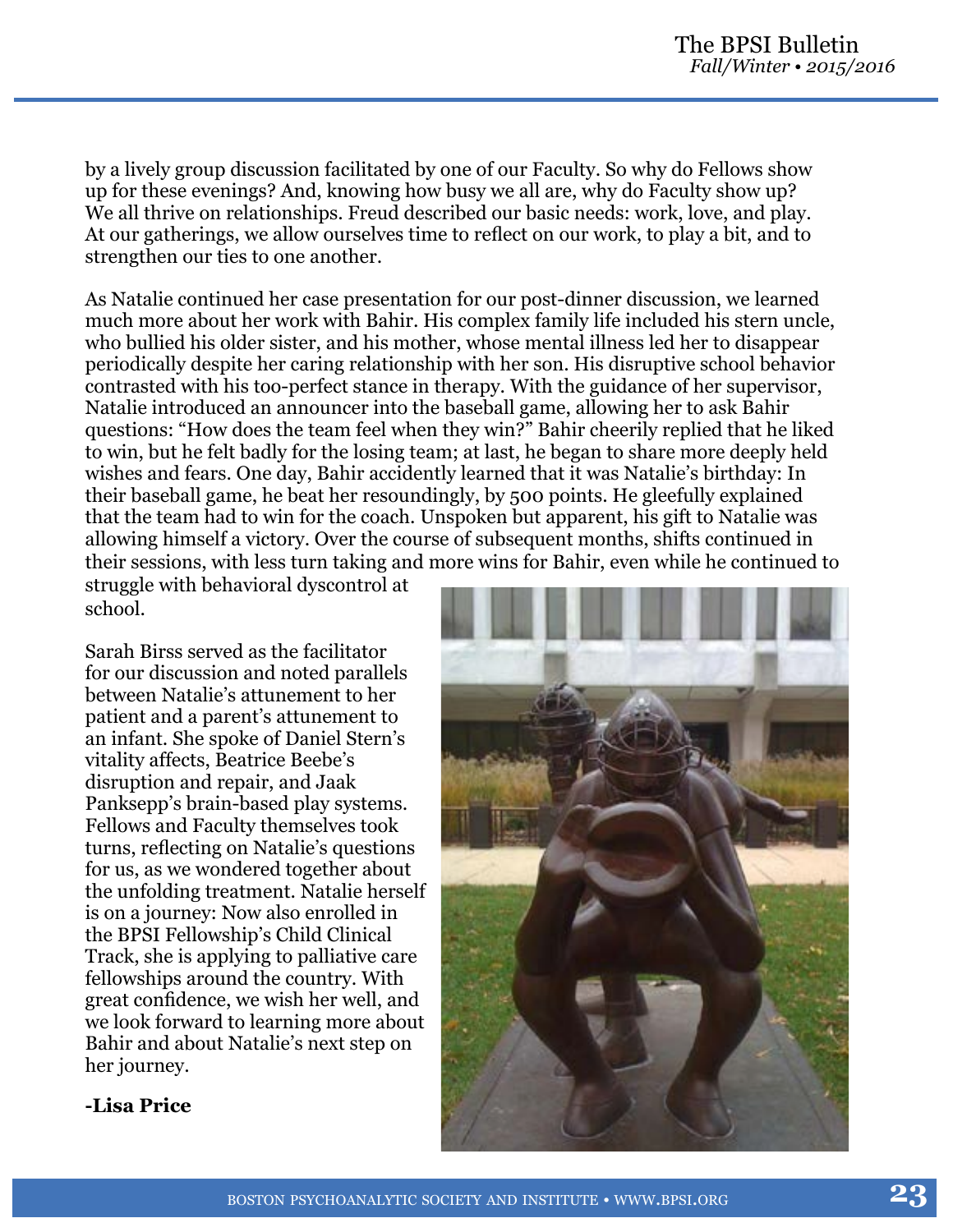# *BPSI Explores: Dialogue and Discovery*

# *IPA Congress: Student Groups*

### *Report from Chris Lovett*

During the International Psychoanalytic Congress held here in Boston this past July, a new feature was added to the program that was specifically designed to provide an enhanced experience at the meetings for students and potential candidates for analytic training. The IPA's Student Groups provided an opportunity for people at an early stage in their psychoanalytic education to meet together on three consecutive days , along with local senior analysts and candidates, and discuss their experiences at the Congress, their reactions to certain presentations, and any other matters that seemed connected to their interest in psychoanalysis. The program was coordinated at the local level by Al Margulies, Jane Kite, Alan Pollack, and Janet Noonan, and students from all over the world were offered the chance to participate. Students who expressed interest were organized into eight groups, and each group was provided with a pair of leader-teachers from BPSI —Members and Candidates who had volunteered to participate.

At the conclusion of the Congress, both the students and the group leaders were invited to write something about the experience, in the hopes that this would help to inform future efforts to provide a welcoming and encouraging experience for those people who might consider undertaking training in psychoanalysis in the future. The following is a brief summary of the various impressions shared by those who were involved, many of which include a sense that something surprising, often quite moving, and fun occurred in the groups and for the individuals involved.

Based on the descriptions provided by both the leaders and the students, it is difficult not to conclude that, whatever the origin and purpose of the Student Groups, they gave rise to a particular analytic field that facilitated a process with its own special features of intimacy and learning from experience. Individual groups often began their meeting with some discussion of the various keynote addresses that had taken place that day, and it became clear very quickly that the students felt that these discussions allowed them to derive a much deeper understanding from the presentations. Students strongly expressed the sense that the conversations aided them by dispelling confusion and clarifying certain theoretical terms, thus allowing them to more fully explore the ideas discussed during the Congress. Many students described their own experiences working as therapists, or as researchers, as well as their involvement in the field as patients.

While group attendance varied, ranging from 4 to 14, numbers did dwindle as the days of the conference passed. This seemed due, for the most part, to the fact that some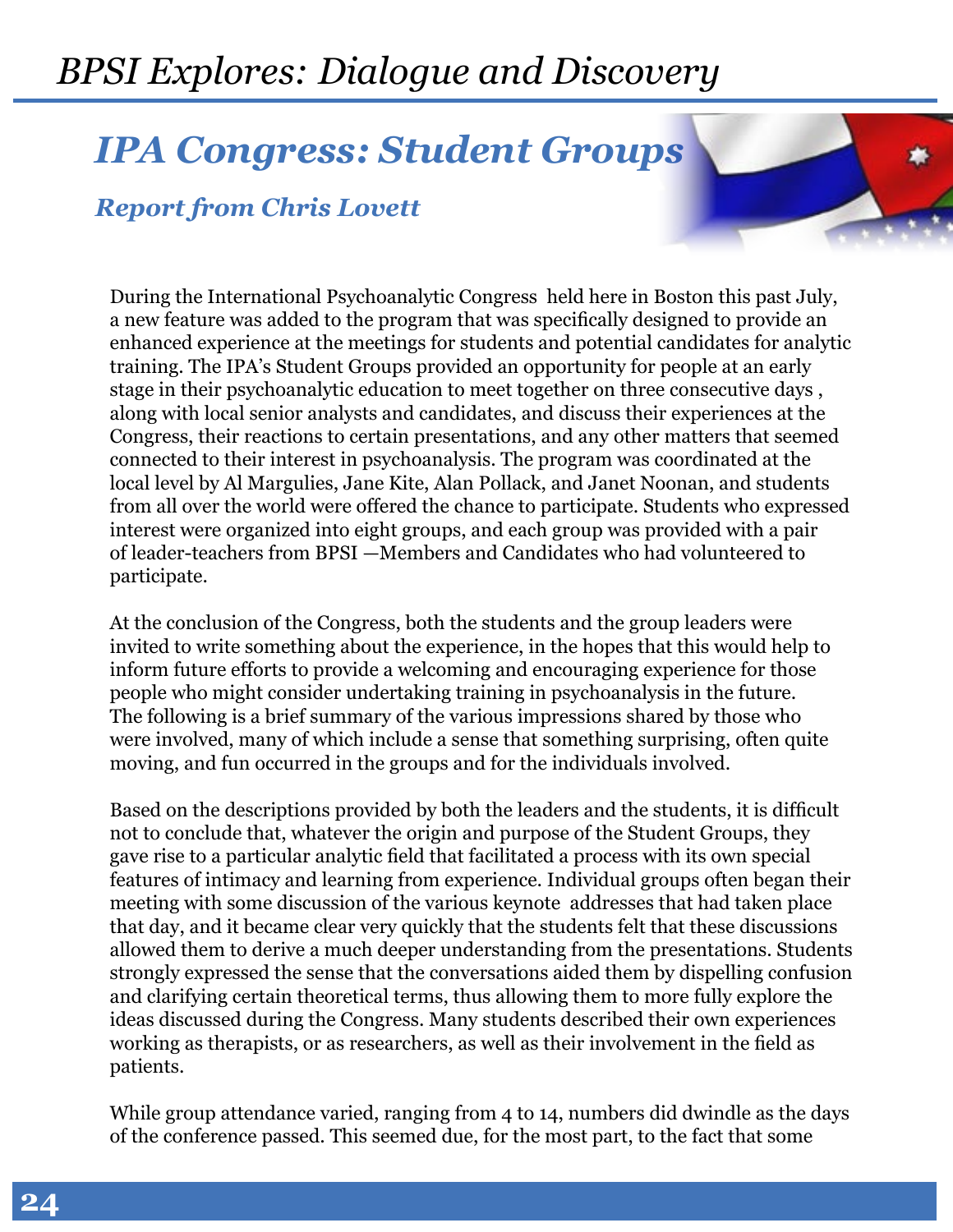#### The BPSI Bulletin *Fall/Winter • 2015/2016*



people left the conference to return home after the first or second day. Even so, a sense of momentum and intimacy developed in the groups over the course of the three meetings. This was true for both the students and the group leaders. One of the leaders wrote in her summary, "By Saturday I was in some deep and tearfully moved place. Having this group was THE highlight of the whole event for me. I was not prepared for how I would be so moved by the process of sharing what I love with others in this way." In parallel fashion, one of the students offered this observation: "I felt I gained a connection to the psychoanalytic community in a way that I would not have been able to achieve if I had only remained a face in a keynote crowd…. Thank you for your leadership, your ideas, and your receptive unconscious minds."

As mentioned earlier, some of the early discussion was based on the anchoring provided by the keynote papers, but that seemed to diminish as an organizing factor in the groups over the course of the three meetings, as discussions grew deeper, broader, and more personal. One way to characterize this process was an increasing focus on questions like "What do we struggle with…as analysts, as would-be analysts, as people?" and "What moves us to become psychoanalysts or continues to prompt us to seek some deeper or more resonant emotional truth?" One student, a young woman originally from Mexico, included in her comments the following thoughts: "Thinking with someone really helps integrate the knowledge. This is something we do in our analysis. Our class reminded me of an analytic session, but in a group where you never know where your mind is going to take you and which direction we may be going. It reminded me how much I appreciate being in a psychoanalytic world."

Several of the groups enjoyed the experience of more senior analysts entering into the group on the second or third day. While this could have given rise to a situation in which those groups seemed less oriented toward the students' experience, it would seem that what occurred was quite opposite in its effect. The discussion in many of the groups was very candid, often including stories of what had drawn the people present to the subject of psychoanalysis in the first place. Both students and group leaders reported moments of great poignancy and deep feeling. In my own group, with Jane Kite, at least four of the experienced analysts present became tearful or close to tears at one time or another over the three days. This seemed to provide something profoundly important to the students present, something involving the personal stake and benefits that one can derive from the experience of analysis, not only one's personal analysis but also an immersion in a world in which such great value is placed on emotional honesty and the struggle to remain open to oneself and the other. At the conclusion of our time together, one of the students described

*continued on next page*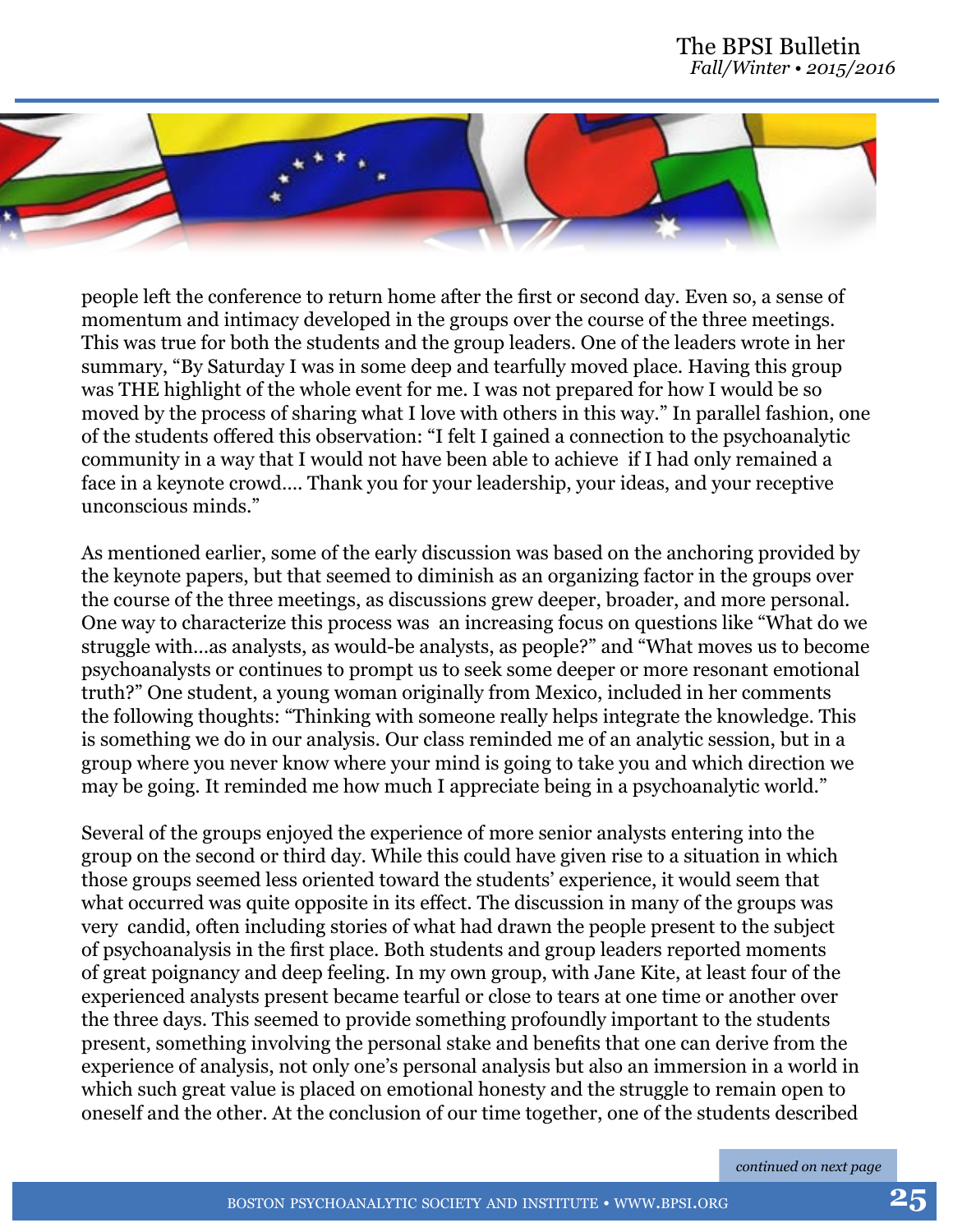# *BPSI Explores: Dialogue and Discovery*

the experience as a "great gift," and I think the sense that this had been something more than informative, that it had also been emotionally meaningful, was shared by everyone.

Several of the group leaders suggested that such a program would be a welcome addition to the APsaA meetings—a sentiment that could be understood as an expression of the leaders ' collective sense that the programming's benefits would be enjoyed by students and teachers alike.

The leader-teachers who participated in the program were Fran Arnold, Michelle Baker, Jack Beinashowitz, Stephanie Brody, Andrea Celenza, Lisa Citrin, Lucinda DiDomenico, Carole Drago, Benjamin Herbstman, Neal Kass, Susan Kattlove, Jane Kite, Trude Kleinschmidt, José Saporta, and Joe Schwartz.



#### **-Chris Lovett**

### *Report from Neal S. Kass*

In what could feel like a sea of ideas, arguments, languages, excitement, despair, fascination, and pageantry at the IPA Congress this past July, a remarkable small-group experience emerged. The small student groups were designed as a way for international trainees to gather and grapple more personally with the large plenary presentations, but they were also intended to provide a kind of mentoring or guidance in negotiating the massive meeting. Ours (I had the pleasure of working with Lucinda DiDomenico) was a group of six who attended consistently and developed into a forum for sharing profound personal stories of what was moving and meaningful about psychoanalysis.

We quickly became immersed in the story of a young woman who was so transformed by her experience in analytically oriented therapy, so unusual in her native China, that she was traveling this great distance to learn more about this compelling field. In China, she told us, there has been a historical attitude that understanding emotional experience is a very low priority: There is little time, and daily living exerts too many pressures. For her, just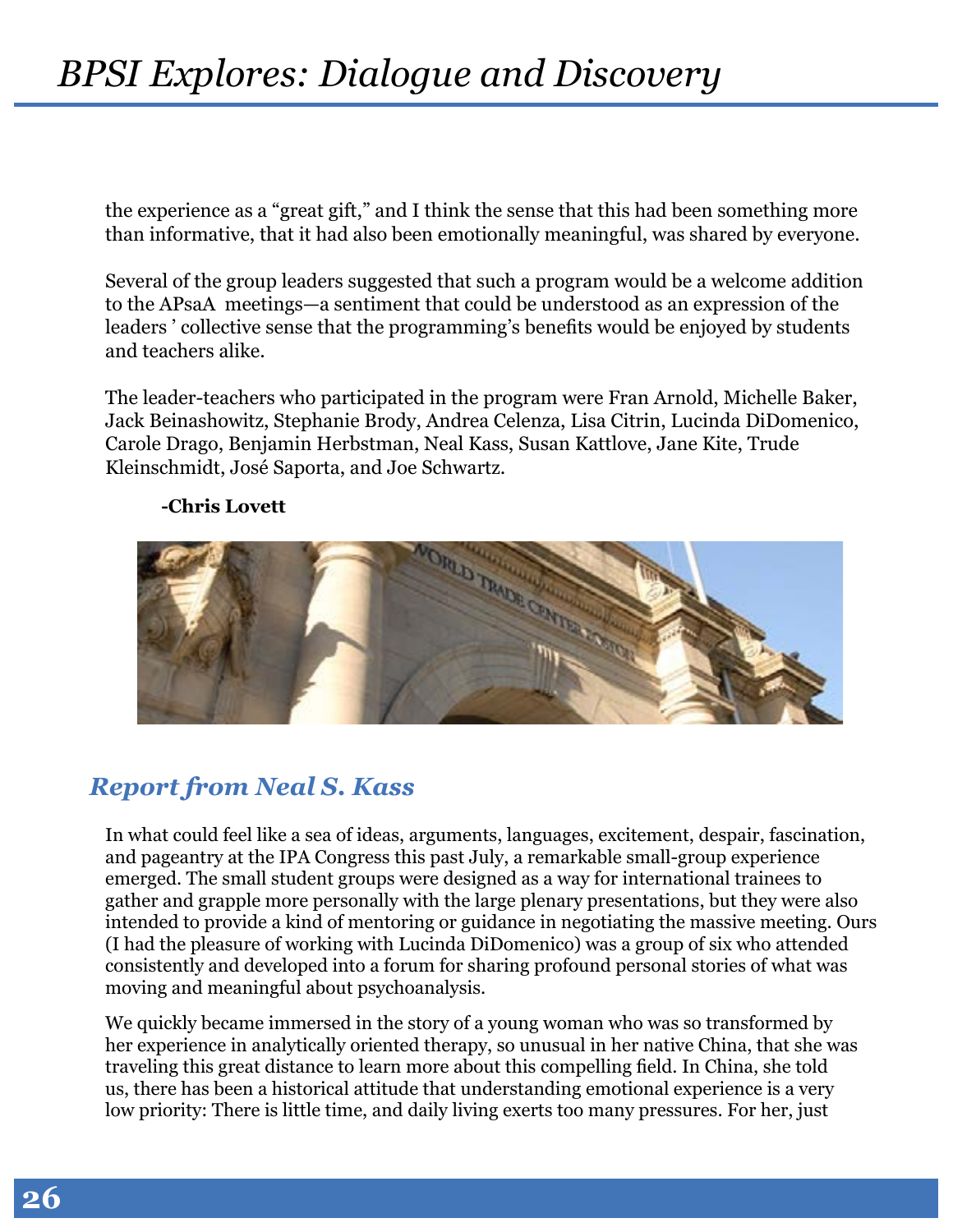beginning to speak about family, relationships, and her own self-experience was life changing. This was contrasted by the reflection of a young Japanese psychiatrist, whose training had emphasized paying close attention to the symptoms she could pick up on during a patient's narration, so she could best choose a medication. She was aware, could hear, that there was more. After she sought analytic supervision, her clinical work opened dramatically. Another participant was a chief resident of Asian American descent who engaged with the others about the Asian experience and the contrasting elements of the Japanese and Chinese mental health systems. These, along with the perspective of a history of science student, were only a few of the headlines in what became a mutually supportive, engaged, thoughtful, and feelingful experience. In fact, trying to capture that quality here is difficult; the content certainly doesn't reveal the openness of the group.

While the details of presentations, plenaries, and chance conversations came up in discussion, more frequently the group would become involved with essential questions about psychoanalysis—what makes it what it is, what a place (even country) or clinical encounter is like where psychoanalysis is new, or unknown to the community. I found myself looking forward to this part of the day and to the chance to reflect on all manners of human experience: analytic, IPA meeting, or other. The "naive" questions reminded me of how dearly they are needed, from all corners of the world, to begin to heal and the tendency in all fields to talk "at" rather than "to" one another.

By coincidence, most of our group also ended up going to an unstructured encounter group at the Congress that ran over several days. Besides the predictable dilemmas arising from a group's attempts to be open and vulnerable with one another, a pessimistic tone of international strife in the field of psychoanalysis surfaced. Clinicians bemoaned the gap in ages, the dominance of older white males ("white beards"), and the relevance of psychoanalysis in countries that were, for example, at war. In our small-group discussion, this raised fear, confusion, and some anger. Processing these issues proved very interesting as, again, core questions about psychoanalysis and further personal stories of being patient and/or therapist emerged. Ultimately, one of our group members took the risk of telling the large encounter group that she was optimistic and excited about psychoanalysis, particularly coming from China, where it was so new and vulnerable. She went on to warn them that she was a "seed" and that being mindful of not crushing that spirit and energy may be essential for psychoanalysis. It was quite moving.

Lucinda and I were impressed by how this small-group model of conversation facilitated a wonderful opportunity for people to not only process the monstrous amount of evocative content presented at the Congress, but also bring personal stories to bear. These stories were relevant to the overall spirit of the meeting, yet took it beyond into areas concerning how we talk together, meaningfully, as analysts. The whole experience was a major highlight of the week.

#### **-Neal S. Kass**